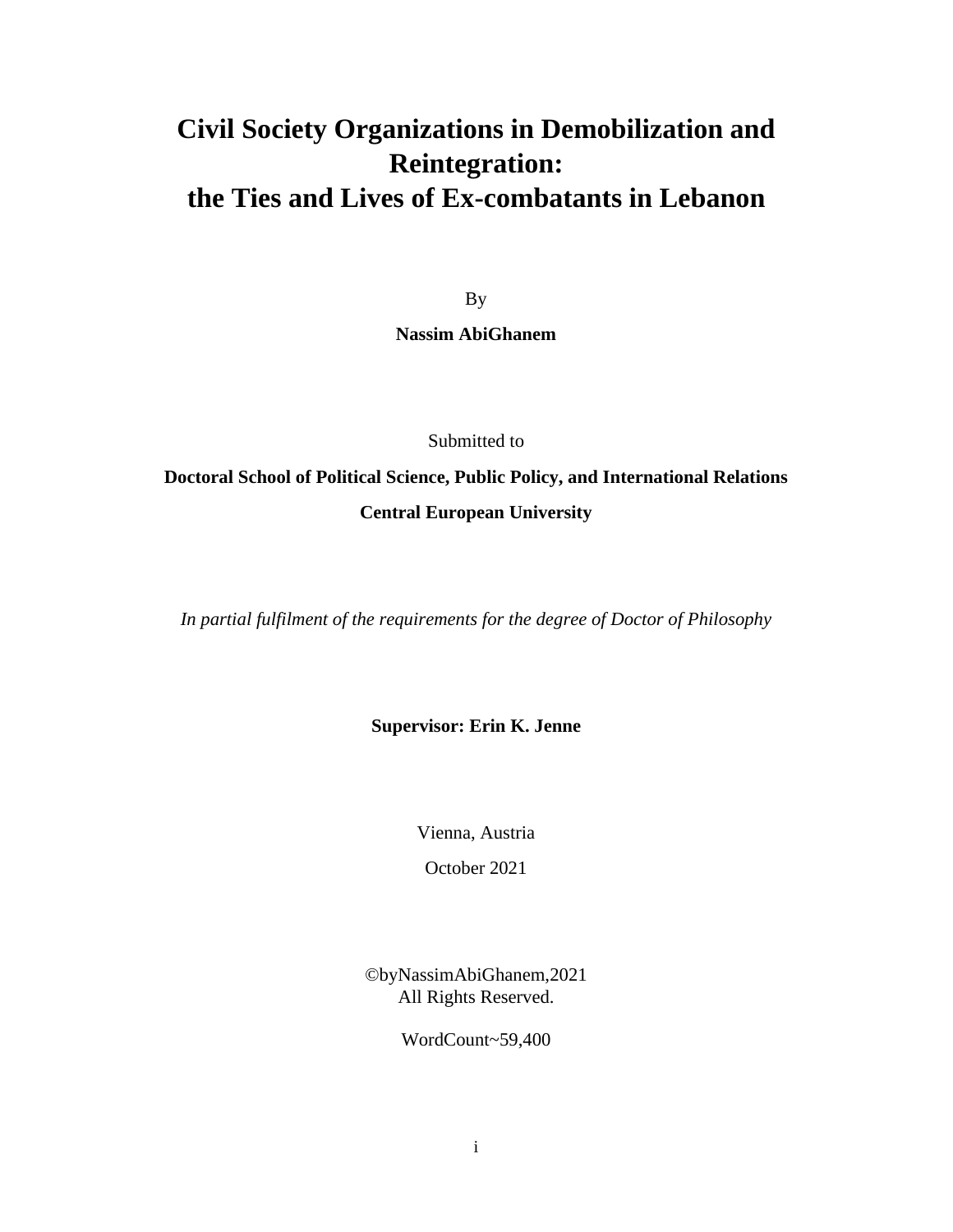### **Copyright Notice**

I, the undersigned *Nassim AbiGhanem*, candidate for the degree of Doctor of Philosophy at the Central European University's Doctoral School of Political Science, Public Policy and International Relations, declare herewith that the present thesis is exclusively my own work, based on my research based on independently conducted research and only external information as properly cited in the bibliography. I further declare that no unintended and illegitimate use was made of works of others, and no part of the thesis is infringing on any person's or intuition's copyright. I also declare that no part of the thesis has been submitted in this form to any other institution of higher education for an academic degree.

18 October 2021 Vienna, Austria Signature

第二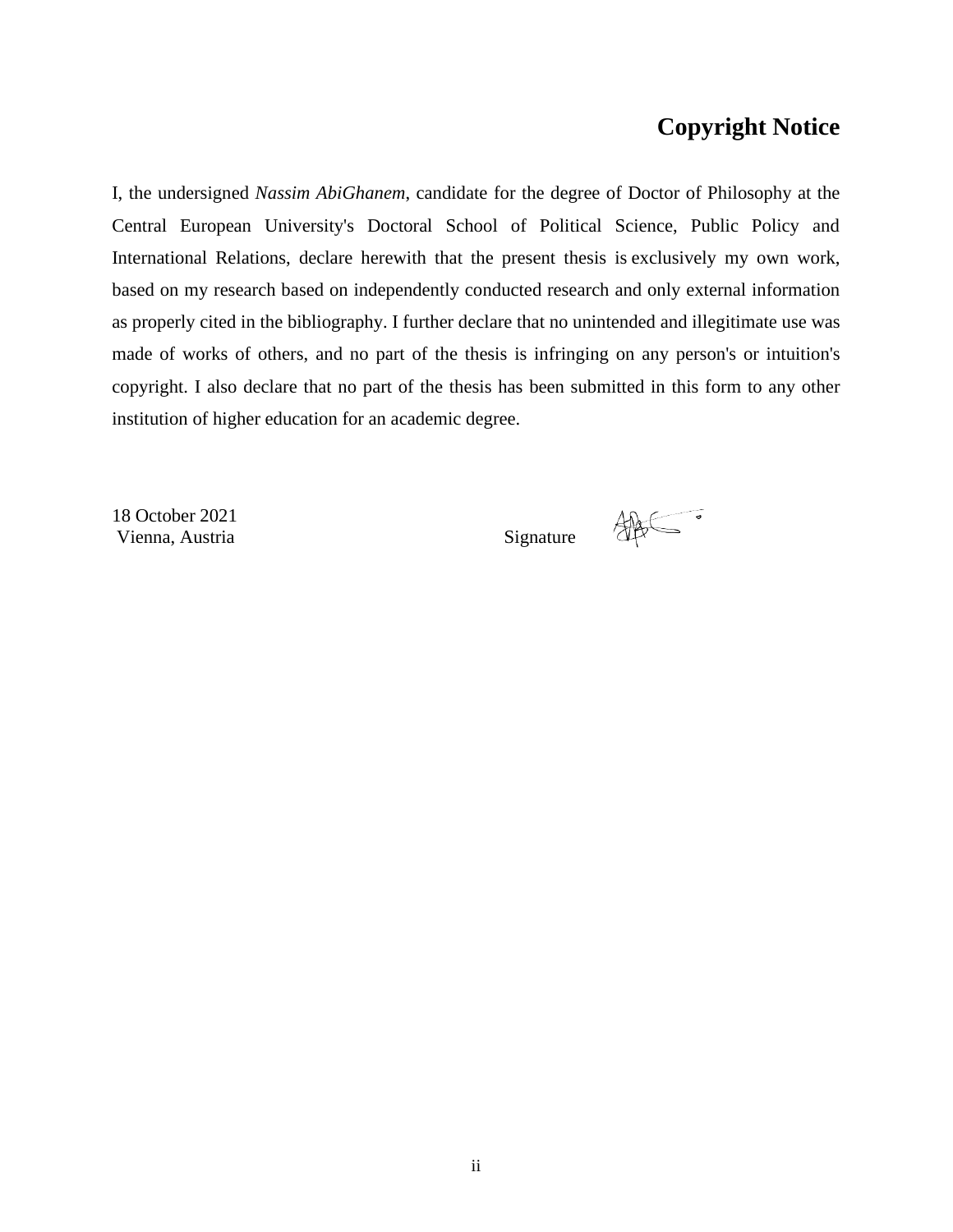### **Abstract**

The efforts of local Civil Society Organizations (CSOs) often go unnoticed in the process of Disarmament, Demobilization and Registration (DDR). In theory and in practice, activities that local CSOs in DDR are tasked with are limited to dialogue sessions between ex-combatants, with community members in conflict and enhancing vocational skills of ex-combatants in preparation for the job market. Nevertheless, research conducted on CSOs as designers and implementers of DDR processes is limited. Namely, the scholarly work in this area lacks the conceptualization of the conditions and mechanisms that allow local CSOs to emerge as a significant actor in the design and implementation of activities that are sustainable in demobilizing and reintegrating excombatants. The central question this research posits is: what role do CSOs have in demobilizing fighters away from the battlefield and reintegrating them into larger society?

This research builds on a case study in the city of Tripoli where local CSOs were active in designing and implementing DDR programs during the violent clashes between the Sunni's and Alawittes' militant groups between 2011 and 2014. Utilizing Social Network Analysis (SNA) to unpack the relational ties that local CSOs foster in conflict contexts, I focus on the concept of brokerage as an essential component for effective DDR programs whereby CSOs forge ties between members of both fighting camps. To triangulate this work, I adopt life course analysis using biographical narrative interviews with the ex-combatants to follow the impacts that the activities conducted by the CSOs' networks had on their lives.

The findings of this research show that: first, as highlighted by the SNA, the local CSOs were successful in DDR by being the brokers between the two warring factions. Brokerage was highly effective in demobilizing and aiding ex-combatants in reintegration through slowly bridging excombatants from both communities. In turn, the CSOs' activities encouraged ex-combatants to work together for the city.

Second, the CSOs' bridging network activities were essential to put ex-combatants back on the civilian life path. The CSO's network and operations were a turning point in the lives of excombatants, moving them away from a militant life trajectory into a civilian life. The network's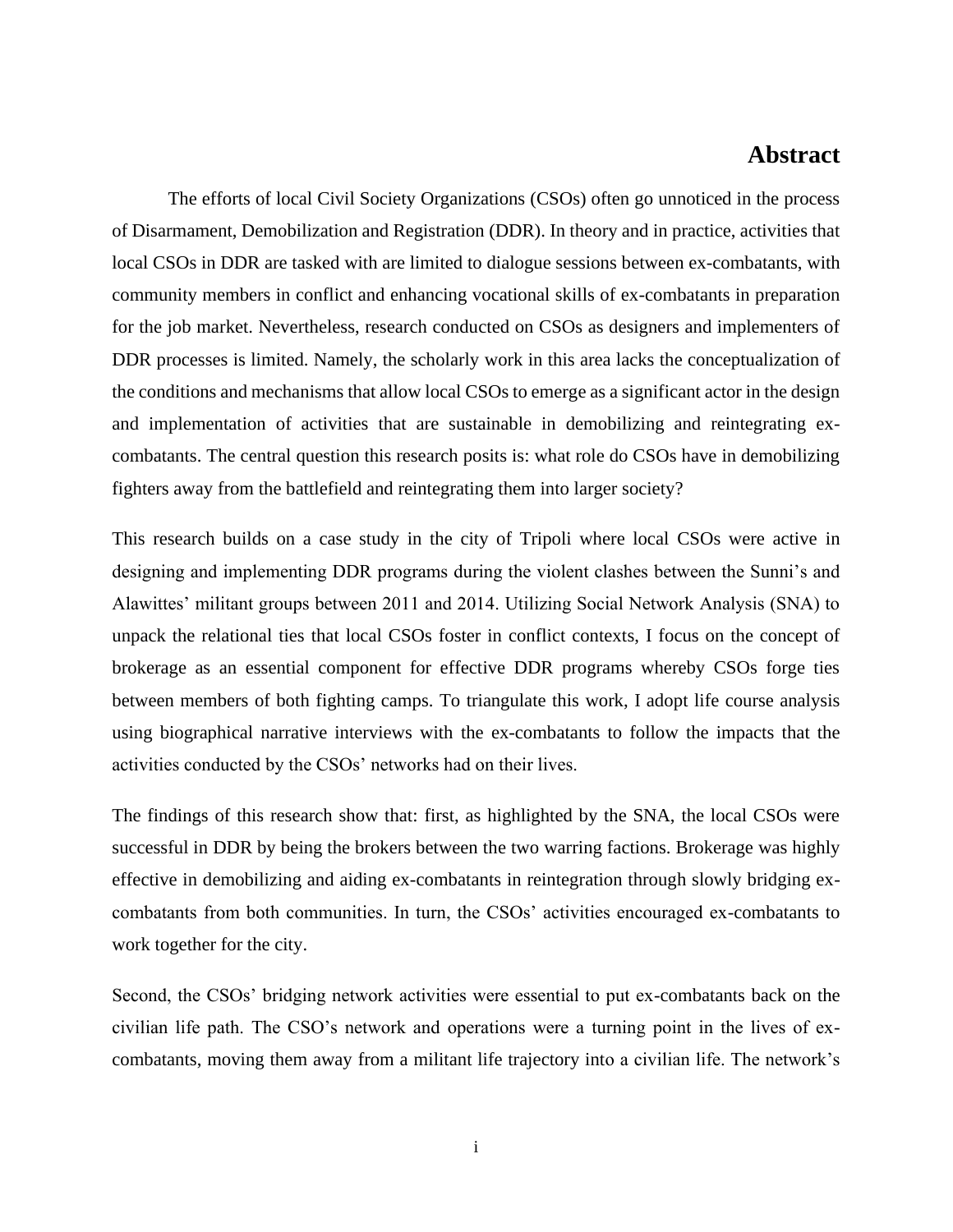activities strengthened the network further, allowing for an even more robust nudge of excombatants towards peace.

Third, both analytical frameworks explain how the CSOs' network broke the ties of ex-combatants with their commanders, prohibiting the latter from maintaining the leverage to remobilize them in the future. The presence of the network allowed ex-combatants to rebuild their social capital with the CSOs, other ex-combatants and members of the community.

Finally, this research draws out a set of practical strategies for CSOs to be effective in DDR. These strategies do not necessarily apply to all contexts but form a solid base that CSOs can build on. Furthermore, this research contributes to developing a conceptual framework that would lead to more successful CSO-based DDR programs based on the CSOs' prioritization to bridging across fighting factions and creating spaces for ex-combatants to express themselves.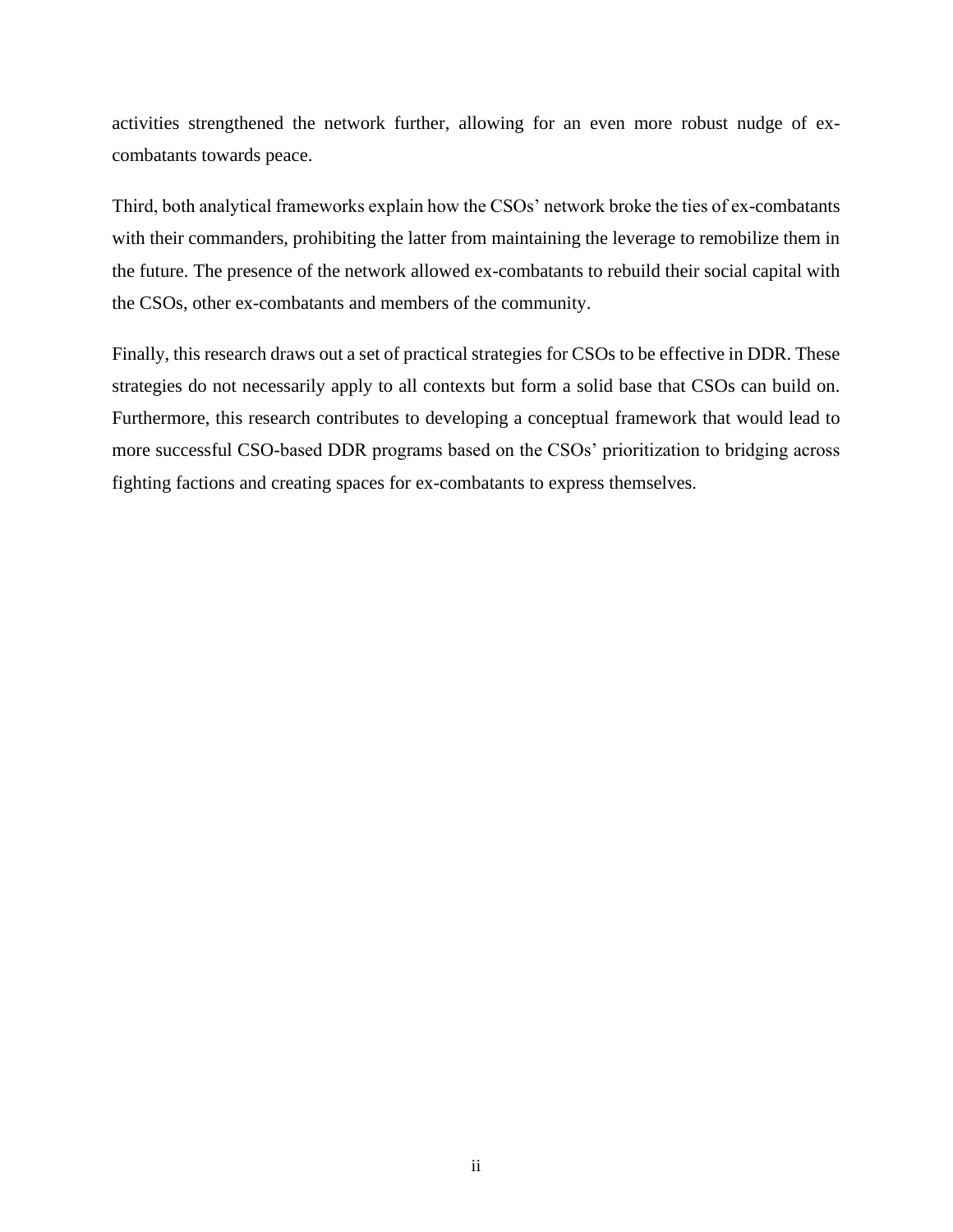### **Acknowledgements**

There are a number of people who deserve special mention for this piece of work. I first want to thank my supervisor Prof. Erin K. Jenne for her tremendous academic support, genuine enthusiasm for my project, her guidance, and patience. When Erin took me on as her supervisee, I did not know that I will gain a life-time mentor whose support goes beyond the drafts I send her way. Her advice was not limited to this research endeavor but has been the support I needed in my journey as an academic.

I feel very fortunate to have also benefitted from the guidance of my supervisory panel members, who stepped in with unwavering support and provided constructive feedback. My knowledge on social networks would not have been possible without Dr. Julia Koltai's expertise and dedicated support. Similarly, Dr. Matthijs Bogaards encouraged me throughout my PhD. His outstanding scholarship provided me with valuable insights. I am grateful for our long and fruitful discussions about Lebanon.

I also want to acknowledge friends and colleagues at the Central European University (CEU). CEU's generous funding was integral for the completion of this work. I am also immensely grateful for Ágnes Diós-Tóth at the Academic Writing Center for understanding the early drafts of my work and guiding me to improve my writing. I want to thank the Conflict and Security Research Group, that I had the honor to chair, for providing a platform to present and improve my research. I also want to thank Michael Dorsch, Wolfgang Reinicke and Daniel Large for giving me opportunities to hone my teaching and research skills. They were a source of motivation and support throughout my time at CEU.

This PhD would not have been possible without the help of my interlocutors and research participants in Lebanon, the civil society organization leaders that were generous with their time, and the ex-fighters. I am indebted to their courage in opening up and telling me their stories and experiences of the violent conflict. They are exceptional individuals who I had the pleasure to meet, and I hope that this modest research presents their voice accurately. I extend my sincere gratitude to Lea Baroudi from MARCH NGO, Assad Chaftari from Fighters for Peace, and Bilal Ayoubi from SHIFT for their assistance in this research and for sharing their wisdom and experiences with me.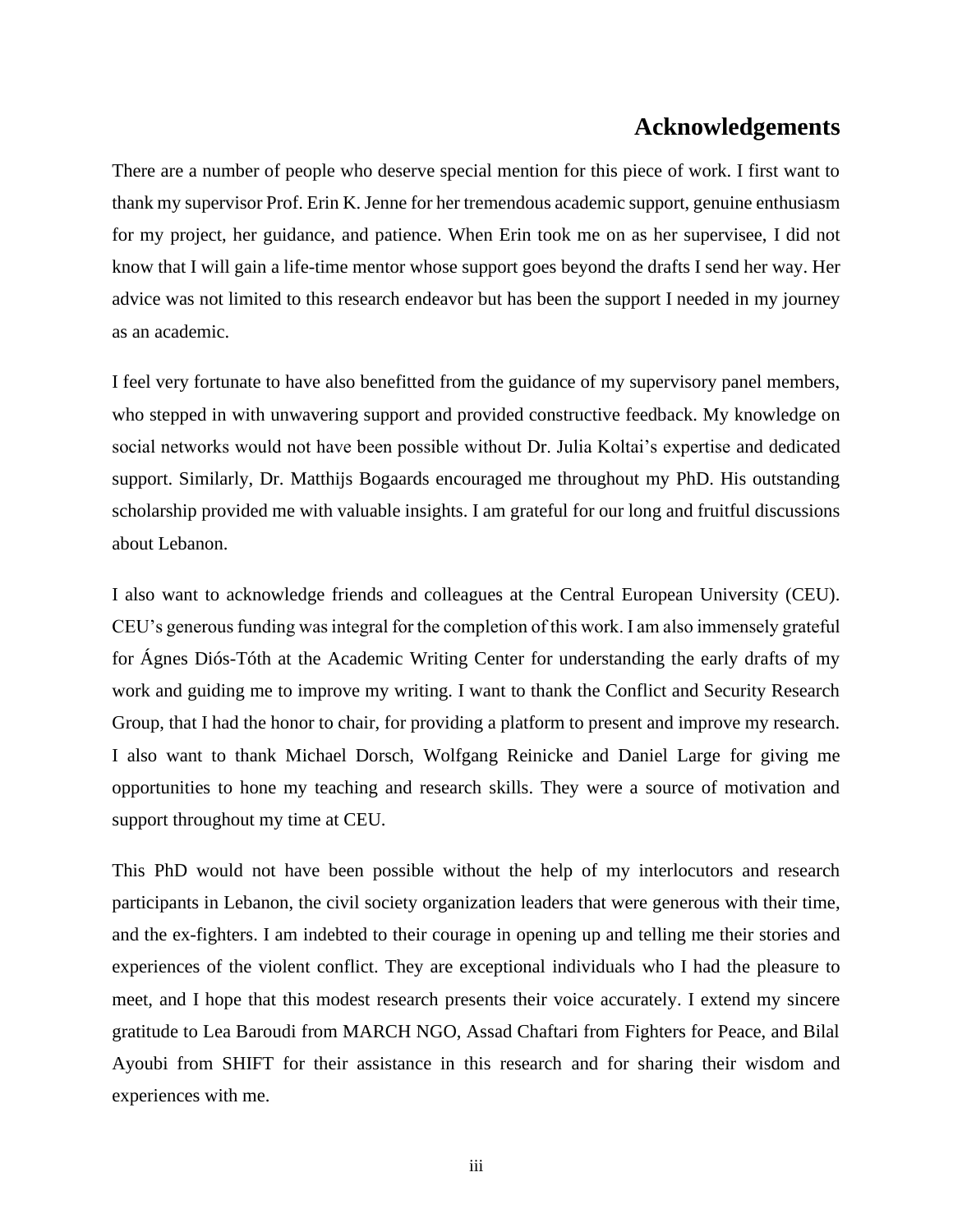During my PhD studies, I had the opportunity to visit the Kroc Center for International Peace at the University of Notre Dame for a semester. Despite it coinciding with the start of the pandemic, I nonetheless had the privilege of their rigorous and enriching feedback. For that, I want to especially thank Asher Kaufmann, Laurie Nathan and Madhav Joshi.

My gratitude also goes to wonderful friends who I met on this journey. We shared incredibly inspirational conversations, they provided me with feedback and pushed me when I needed it. Thank you, Alberto Fierro, Jacqueline Dufalla, Asya Metodieva, Erdost Akin, Dragan Kuljanin, Vujo Ilic, and Michael Zeller. Special appreciation goes to Teodoro Criscione for his immeasurable help in figuring out the complexities of the Python programing language. I am deeply grateful to Ayman Mhanna for helping with my fieldwork and to Drew Mikhael for his personal support and his invaluable scholarly guidance.

My life-long friends – Naji Bakhti, Houssam Jouni, Nassim Hamed and Rayan Beydoun were a pillar of strength during my PhD journey. I am fortunate to have their devoted friendship that defied the long distances between us. To Elisabeta Dinu, thank you for your love and understanding, and for all the happiness and laughter you bring to my life.

Finally, a ton of gratitude goes to my siblings. My brother Haitham, who was the rock I leaned on throughout the years. To my beloved sister, Dana, who is my inspiration – thank you for all the long nights spent reading through my draft pages. I could not have done it without you.

I dedicate this to my loving parents, Joumana and Bahij, whose enduring support, love, and warmth I take with me everywhere I go.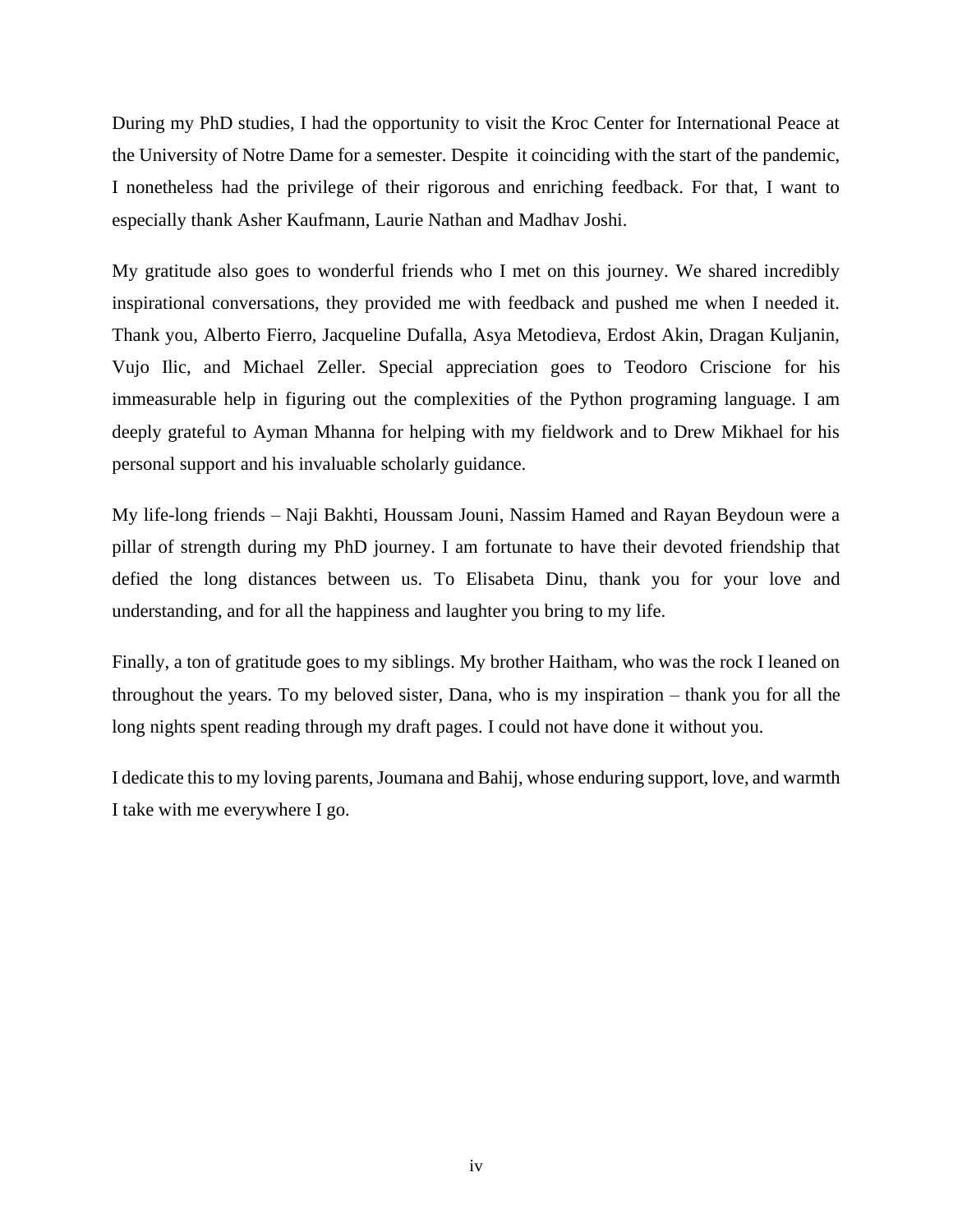# **List of Figures**

| Table 3.1. Source: What is the difference between bonding and bridging social capital? Social                                |  |
|------------------------------------------------------------------------------------------------------------------------------|--|
|                                                                                                                              |  |
| Table 5.1: Ex-Combatants of Bab el-Tabbaneh (BeT) <b>Error! Bookmark not defined.</b>                                        |  |
|                                                                                                                              |  |
| Table 5.3: CSOs who designed and implemented D&R in TripoliError! Bookmark not defined.                                      |  |
| Table 5.4: Path Betweenness of each node in the Network <b>Error! Bookmark not defined.</b>                                  |  |
|                                                                                                                              |  |
| Table 5.6: Effective-size and Constraint measures for each node in the network <b>Error!</b><br><b>Bookmark not defined.</b> |  |
|                                                                                                                              |  |

## **List of Tables**

| Table 3.1. Source: What is the difference between bonding and bridging social capital? <b>Error!</b><br><b>Bookmark not defined.</b> |  |
|--------------------------------------------------------------------------------------------------------------------------------------|--|
|                                                                                                                                      |  |
| Table 5.1: Ex-Combatants of Bab el-Tabbaneh (BeT) <b>Error! Bookmark not defined.</b>                                                |  |
|                                                                                                                                      |  |
| Table 5.3: CSOs who designed and implemented D&R in Tripoli <b>Error! Bookmark not defined.</b>                                      |  |
| Table 5.4: Path Betweenness of each node in the Network <b>Error! Bookmark not defined.</b>                                          |  |
|                                                                                                                                      |  |
| Table 5.6: Effective-size and Constraint measures for each node in the network <b>Error!</b><br><b>Bookmark not defined.</b>         |  |
|                                                                                                                                      |  |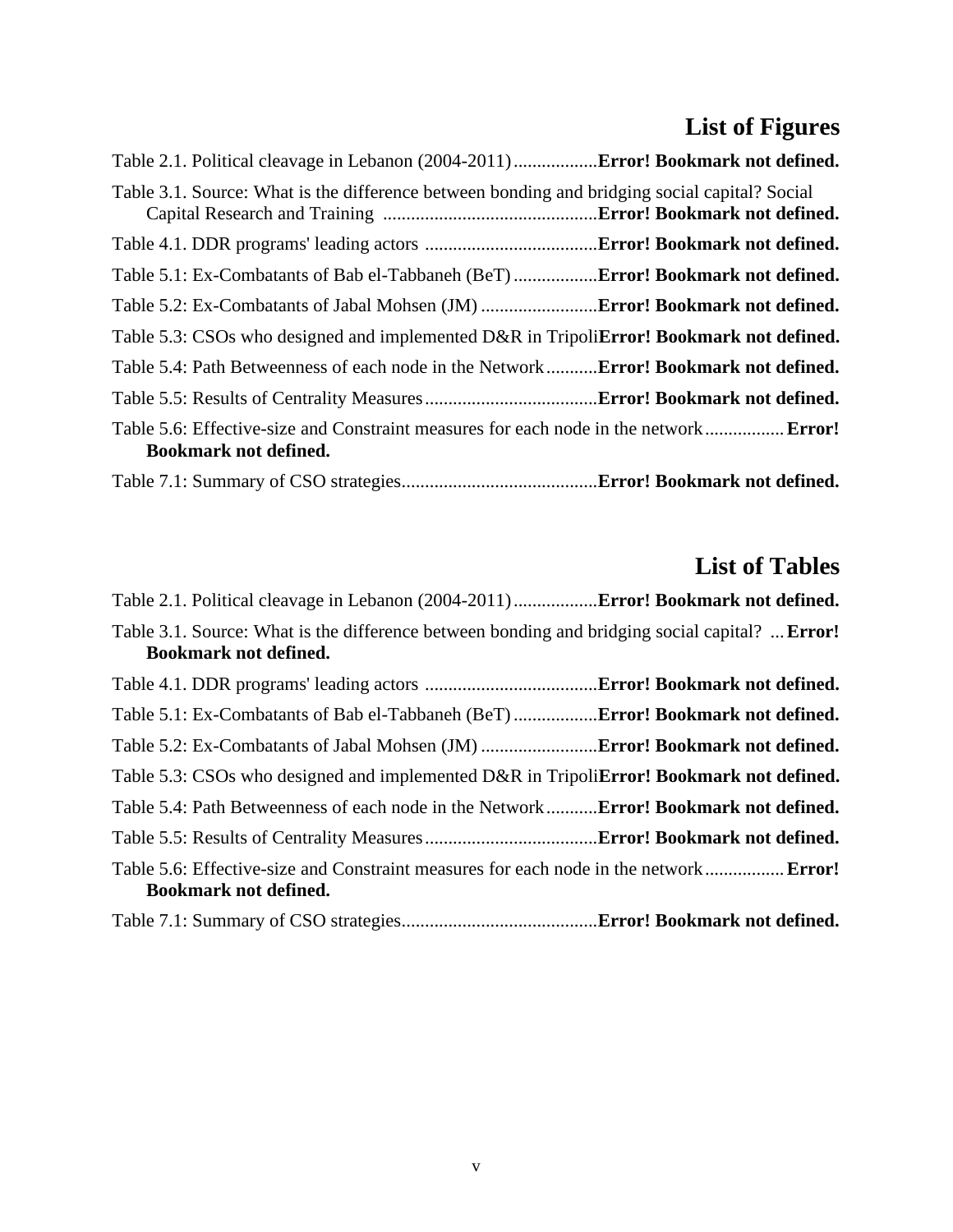| <b>Table of Contents</b> |                   |                                                                                             |  |
|--------------------------|-------------------|---------------------------------------------------------------------------------------------|--|
|                          |                   |                                                                                             |  |
|                          |                   |                                                                                             |  |
|                          |                   |                                                                                             |  |
|                          |                   |                                                                                             |  |
|                          |                   |                                                                                             |  |
| $\mathbf{1}$             |                   |                                                                                             |  |
|                          | 1.1               |                                                                                             |  |
|                          | 1.2               |                                                                                             |  |
|                          | 1.3               |                                                                                             |  |
|                          | 1.4               |                                                                                             |  |
|                          | 1.5               |                                                                                             |  |
| $\overline{2}$           |                   | Tripoli: A Historical Divide Between Sunnis and Alawiites. Error! Bookmark not defined.     |  |
|                          | 2.1               |                                                                                             |  |
|                          | 2.1.1             | Syria's role in the Lebanese civil war: a hands-on approach in Tripoli  Error! Bookmark     |  |
|                          |                   | not defined.                                                                                |  |
|                          | 2.2               | The Ta'if Agreement: An end to the Lebanese civil war  Error! Bookmark not defined.         |  |
|                          | 2.2.1<br>defined. | The assassination of Rafik El Harriri and the Syrian withdrawal Error! Bookmark not         |  |
|                          | 2.2.2             |                                                                                             |  |
|                          | 2.3               |                                                                                             |  |
|                          | 2.4               |                                                                                             |  |
|                          | 2.5               | The Civil Society Organizations' variable  Error! Bookmark not defined.                     |  |
| $\overline{3}$           |                   | <b>A Theoretical Framework: Social Capital, Brokerage and Turning PointsError!</b>          |  |
|                          |                   | Bookmark not defined.                                                                       |  |
|                          | 3.1               |                                                                                             |  |
|                          | 3.2               |                                                                                             |  |
|                          | 3.2.1             |                                                                                             |  |
|                          | 3.3               |                                                                                             |  |
|                          | 3.4               |                                                                                             |  |
|                          | 3.5               | Conventional approaches to the study of social capital in peacebuilding Error! Bookmark not |  |
|                          | defined.          |                                                                                             |  |
|                          | 3.6               |                                                                                             |  |
|                          | 3.7               |                                                                                             |  |
|                          | 3.8               | Life Course Analysis: Brokers as turning points  Error! Bookmark not defined.               |  |
|                          | 3.9               |                                                                                             |  |
|                          | 3.10              |                                                                                             |  |
| $\overline{4}$           |                   |                                                                                             |  |
|                          | 4.1               |                                                                                             |  |
|                          | 4.2<br>4.3        |                                                                                             |  |
|                          | 4.4               |                                                                                             |  |
|                          | 4.4.1             |                                                                                             |  |
|                          |                   |                                                                                             |  |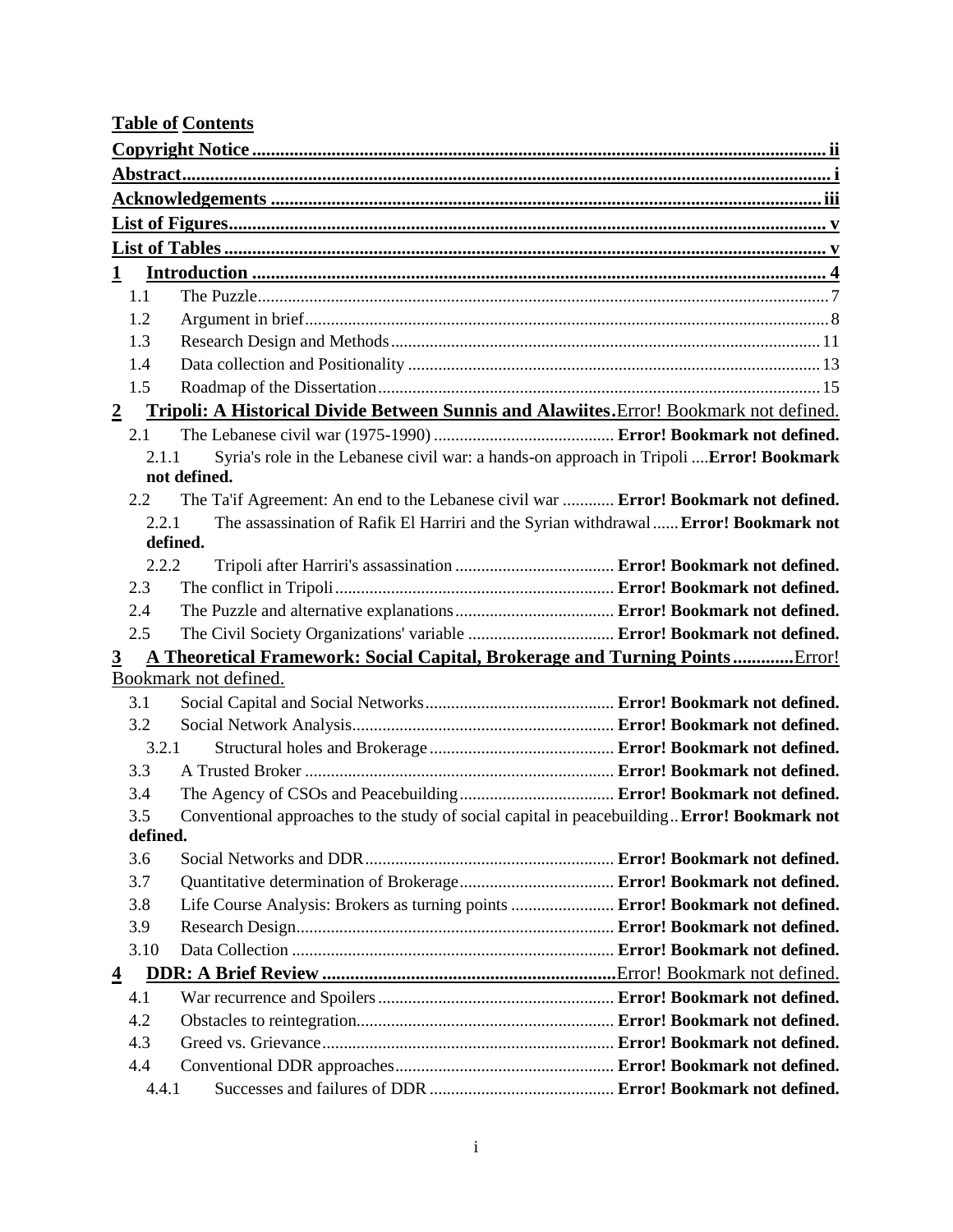|                 | 4.5          |                                                                                           |  |
|-----------------|--------------|-------------------------------------------------------------------------------------------|--|
|                 | 4.6          |                                                                                           |  |
|                 | 4.6.1        |                                                                                           |  |
|                 | 4.6.2        |                                                                                           |  |
|                 | 4.6.3        | The stage of conflict and the start of DDR  Error! Bookmark not defined.                  |  |
|                 | 4.7          |                                                                                           |  |
|                 | 4.7.1        |                                                                                           |  |
|                 | 4.8          |                                                                                           |  |
|                 | 4.9          |                                                                                           |  |
|                 | 4.10         |                                                                                           |  |
| $\overline{5}$  |              |                                                                                           |  |
|                 | 5.1          |                                                                                           |  |
|                 | 5.2          | Brokerage and Social Capital: Hypothesis formation Error! Bookmark not defined.           |  |
|                 | 5.3          |                                                                                           |  |
|                 | 5.3.1        |                                                                                           |  |
|                 | 5.4          | Fighters for Peace and the Roadmap to Reconciliation in Tripoli initiativeError! Bookmark |  |
|                 | not defined. |                                                                                           |  |
|                 | 5.4.1        |                                                                                           |  |
|                 | 5.5          |                                                                                           |  |
|                 | 5.5.1        |                                                                                           |  |
|                 | 5.6          |                                                                                           |  |
|                 | 5.6.1        |                                                                                           |  |
|                 | 5.6.2        |                                                                                           |  |
|                 | 5.7          |                                                                                           |  |
|                 | 5.8          |                                                                                           |  |
| $\underline{6}$ |              | The Turning Points in the Lives of Ex-CombatantsError! Bookmark not defined.              |  |
|                 | 6.1          |                                                                                           |  |
|                 | 6.1.1        |                                                                                           |  |
|                 | 6.2          |                                                                                           |  |
|                 | 6.2.1        |                                                                                           |  |
|                 | 6.3          | Turning points of mobilization, demobilization, and reintegration  Error! Bookmark not    |  |
|                 | defined.     |                                                                                           |  |
|                 | 6.3.1        | Turning points facilitated by warring parties  Error! Bookmark not defined.               |  |
|                 | 6.3.2        |                                                                                           |  |
|                 | 6.4          |                                                                                           |  |
|                 | 6.4.1        | Breaking the ties with the commanders  Error! Bookmark not defined.                       |  |
|                 | 6.4.2        | Forging the ties with other combatants and CSOs  Error! Bookmark not defined.             |  |
|                 | 6.5          |                                                                                           |  |
|                 | 6.6          |                                                                                           |  |
| <u>7</u>        |              |                                                                                           |  |
|                 | 7.1          | CSO strategies in Design and Implementation  Error! Bookmark not defined.                 |  |
|                 | 7.1.1        |                                                                                           |  |
|                 | 7.1.2        |                                                                                           |  |
|                 | 7.1.3        | Moving away from a linear DDR approach  Error! Bookmark not defined.                      |  |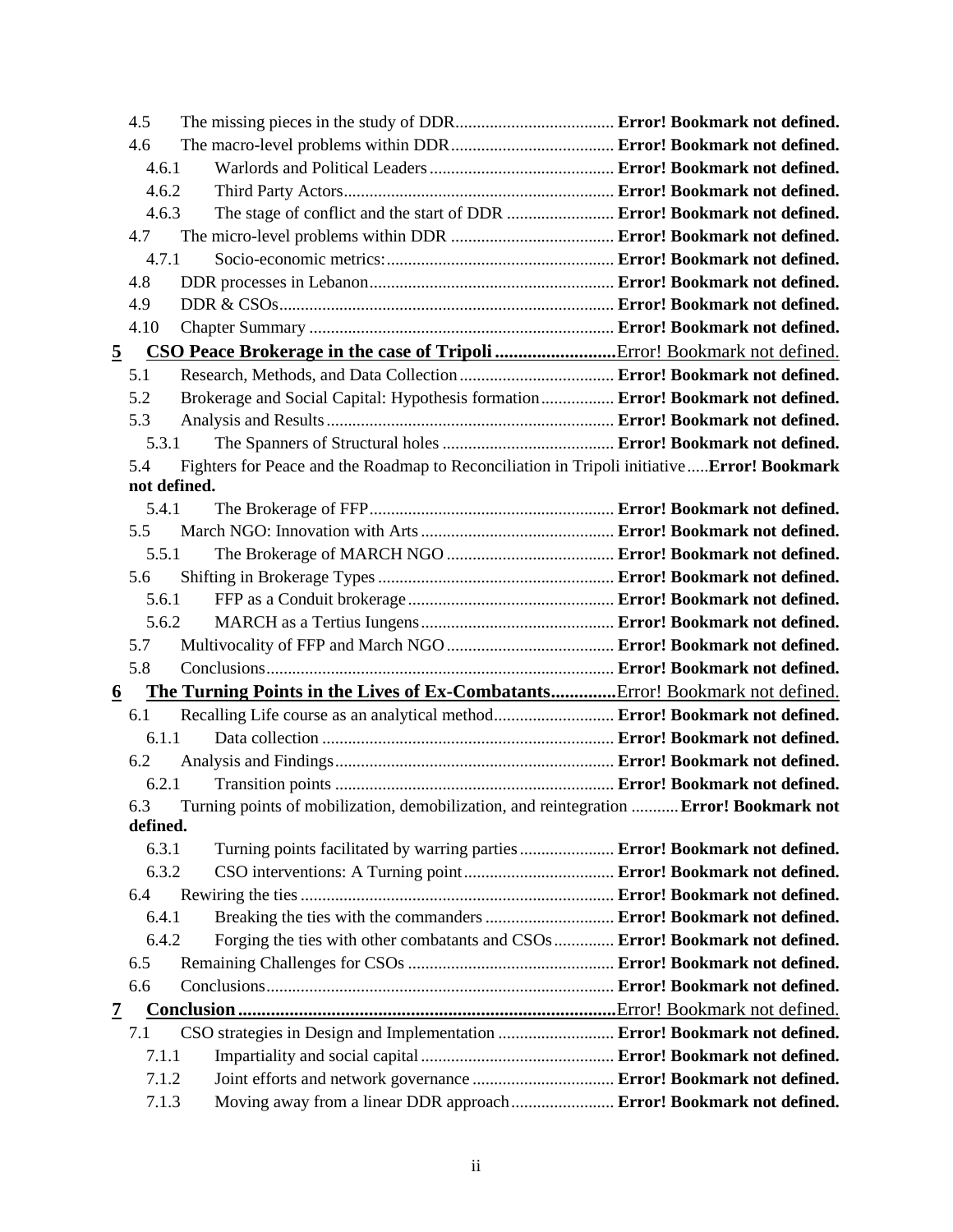| 7.1.4 |                                                                                  |  |
|-------|----------------------------------------------------------------------------------|--|
| 7.1.5 | Commit to building the capacities of ex-combatants  Error! Bookmark not defined. |  |
| 7.1.6 | Commit to building the capacities of CSOs Error! Bookmark not defined.           |  |
| 7.1.7 |                                                                                  |  |
| 7.1.8 |                                                                                  |  |
| 7.2   |                                                                                  |  |
| 7.3   |                                                                                  |  |
| 7.4   |                                                                                  |  |
|       |                                                                                  |  |
|       |                                                                                  |  |
|       |                                                                                  |  |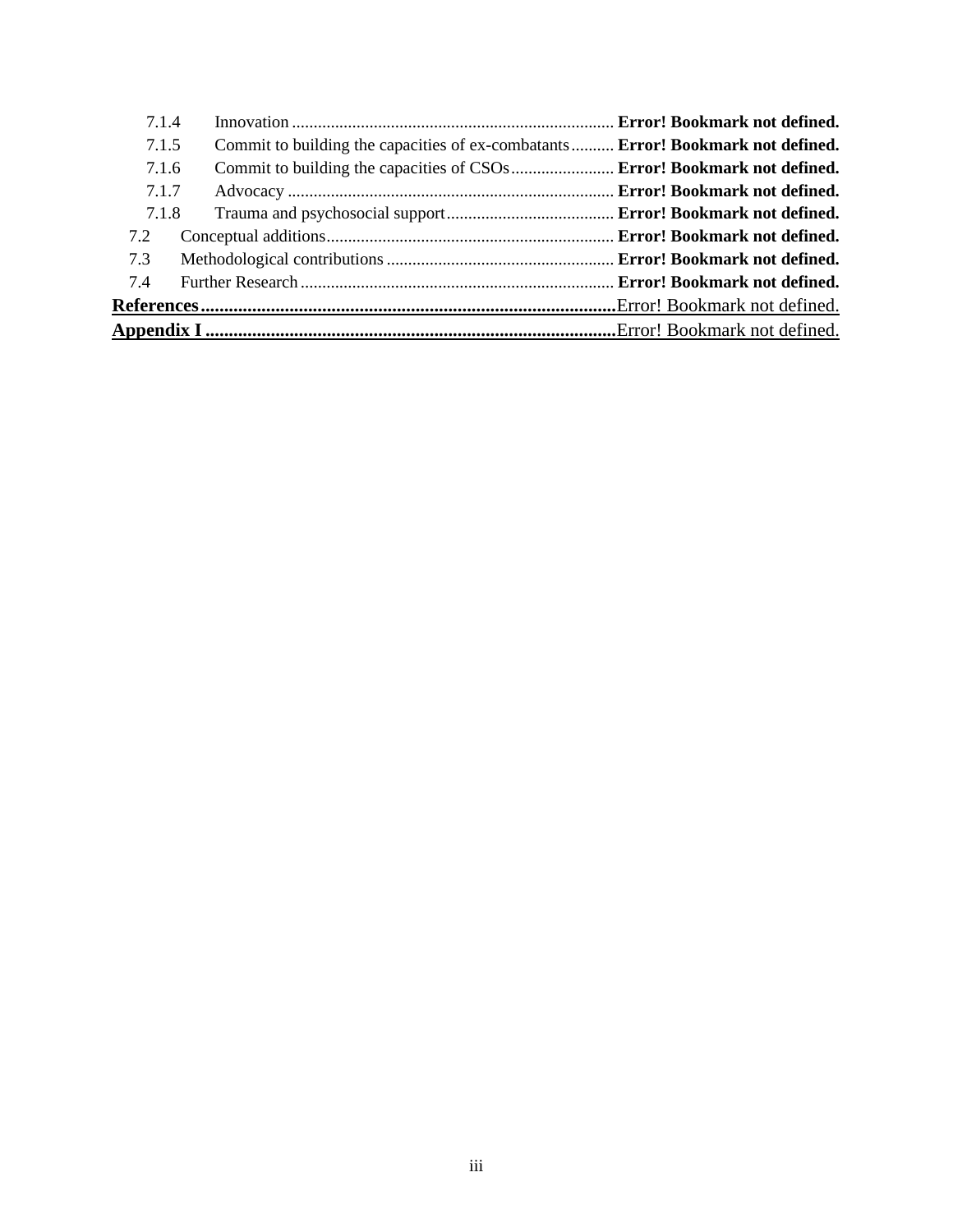### **1 Introduction**

*I used to wake up every morning thinking only about my weapons and how to kill someone from Jabal Mohsen, I hated them and that is all I wanted to do. Now, everything changed. I used to think of a machine gun and a pistol and now all I think of is paint and how to master my craft and improve my skills. – Sami*

Sami was 20 years old when he became a fighter during the violent armed conflict between Jabal Mohsen and Bab el Tabbeneh in the city of Tripoli in Lebanon. He categorizes himself, and his friends, as victims of the war. He is now a 'painter' who draws murals and takes on projects for the municipalities and relishes the work on exterior designs of buildings in Tripoli. He learned these skills that now made him employable through the various workshops he attended with a local Lebanese NGO working in Tripoli. Sami also began to understand his old foes from Jabal Mohsen and that they were both victims of a war, loaded with unreasonable hatred and fueled by political warlords and the political elites of the city. He now has friends from the 'other side' and enjoys a great deal of connections that increases the number of painting projects he takes on. Sami's friends are now from both neighborhoods, not only form Bab el Tabbeneh where he was born and raised. Through the activities he attended at MARCH NGO, he met young men, just like him from Jabal Mohsen who he shares more with than he initially thought. The only difference is that he is Sunni, and they are Alawites.

At the first instance, while reading the above story, one would attribute this transformation to the Sami - primarily so and certainly true – but secondly to MARCH NGO, a local organization that worked with cases similar to that of Sami to ensure the demobilization and reintegration of combatants who fought on the front lines separating Jabal Mohsen and Bab el Tabbeneh neighborhoods.

As the war broke out in Syria in 2011, the questions about violent spillover to Lebanon were questions of when rather than how or if. Everyone feared that the next step would be the extension of the conflict to Lebanese soil. After all the political divisions in Syria were very similar to those in Lebanon. In fact, some scholars went so far as to consider the war in Syria as an extension from the political divisions that started in Lebanon (Gade, 2017). Research on violent spillover in civil war often emphasizes that the domino effect is highly likely for neighboring countries with similar cultural, social, and political formations (Kalyvas, 2006; Black, 2013). According to the same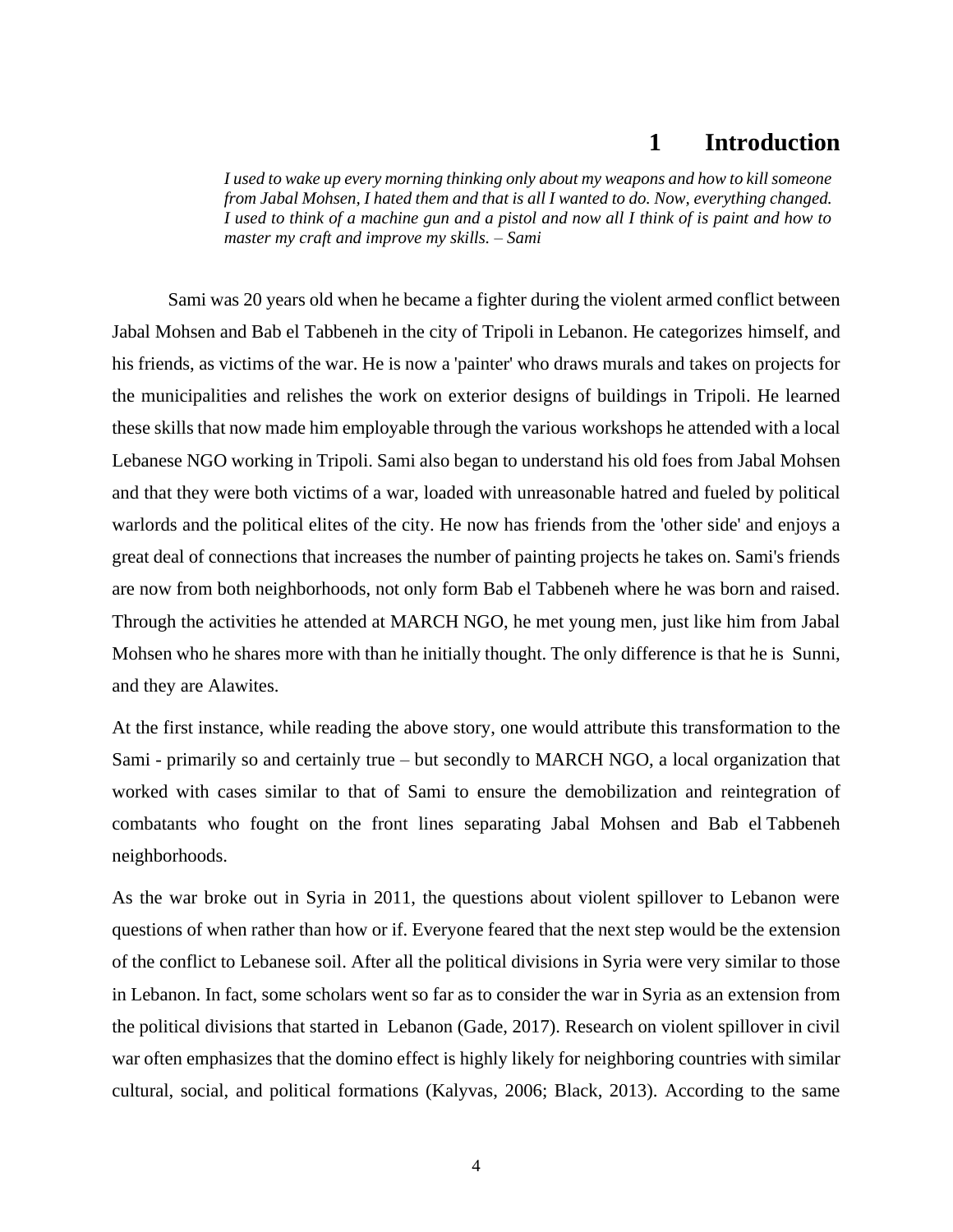literature, neighboring countries with relaxed border controls and similar ethnic and religious foundations are likely to witness an extension to the war (Stefanova, 1997). Large influxes of refugees from Syria and the political fragility of the host state, Lebanon, are additional factors that result in the spillover of the conflict (Young et al. 2014, Gade, 2017).

The intertwined political cleavage in Lebanon meant that the naturally pro-Syrian and pro- Iranian regime (in support of Alawites and Shiites) and the anti-Syrian anti-Iranian regime proponents in Lebanon will fight a proxy war (Darwich and Fakhoury, 2016). The logical outcome of the Lebanese political scene should be that Lebanon falls within the regional conflict that has been surging up, as it is another country that is nested within the Middle East North Africa's (MENA) wider conflict between geopolitical and international actors separated along the lines of a Sunni-Shiite divide (see Jenne, 2015). Kramer (2017) emphasis that by stating:

The civil war in neighboring Syria is no longer a Syrian domestic affair but includes religious extremists declaring the aim of establishing an Islamic caliphate that includes the entire Levant. Arms and supplies are purchased by the emirates in the Arabian Gulf and channeled through Lebanon to factions opposing President Assad in Syria, which has led to Syrian incursions and divided much of Lebanon into supporters and opponents of Assad (2017, p.118).

As the war erupted in Syria, simultaneously in Lebanon in 2011, the strong Sunni Prime Minister Saad Harriri's government resigned with the resignation of one third of the cabinet who were part of a unity government. The 11 ministers were all either representatives of Hezbollah or representatives of their allied political parties, who were supporters of the Assad Syrian regime. The announcement of the resignation of the ministers came while Harriri was meeting President Obama in the Oval office. The timing of the resignation signified the show of strength of Hezbollah and its allies over the political scene in Lebanon, and, accordingly, to thwart any attempt by the anti-Hezbollah and anti-Assad opposition to benefit from the eruption of violence in Syria. Prime Minister Najib Mikati, a businessman from Tripoli who claims an independent political position but, back then, an avid opponent to Harriri, took up office as the new Prime Minister of Lebanon in 2011 until 2014. During PM Mikati's reign, the intensity of violence in Tripoli swelled significantly.

The armed violence in Tripoli is best described as intermittent. During the three years and 11 months, twenty rounds of armed violence flared up in a non-consecutive fashion. The timings of the rise in tension and violence were largely unclear. Similarly, the violence would end abruptly in other instances. At the same time, NGOs, including MARCH and Fighters for Peace (FFP)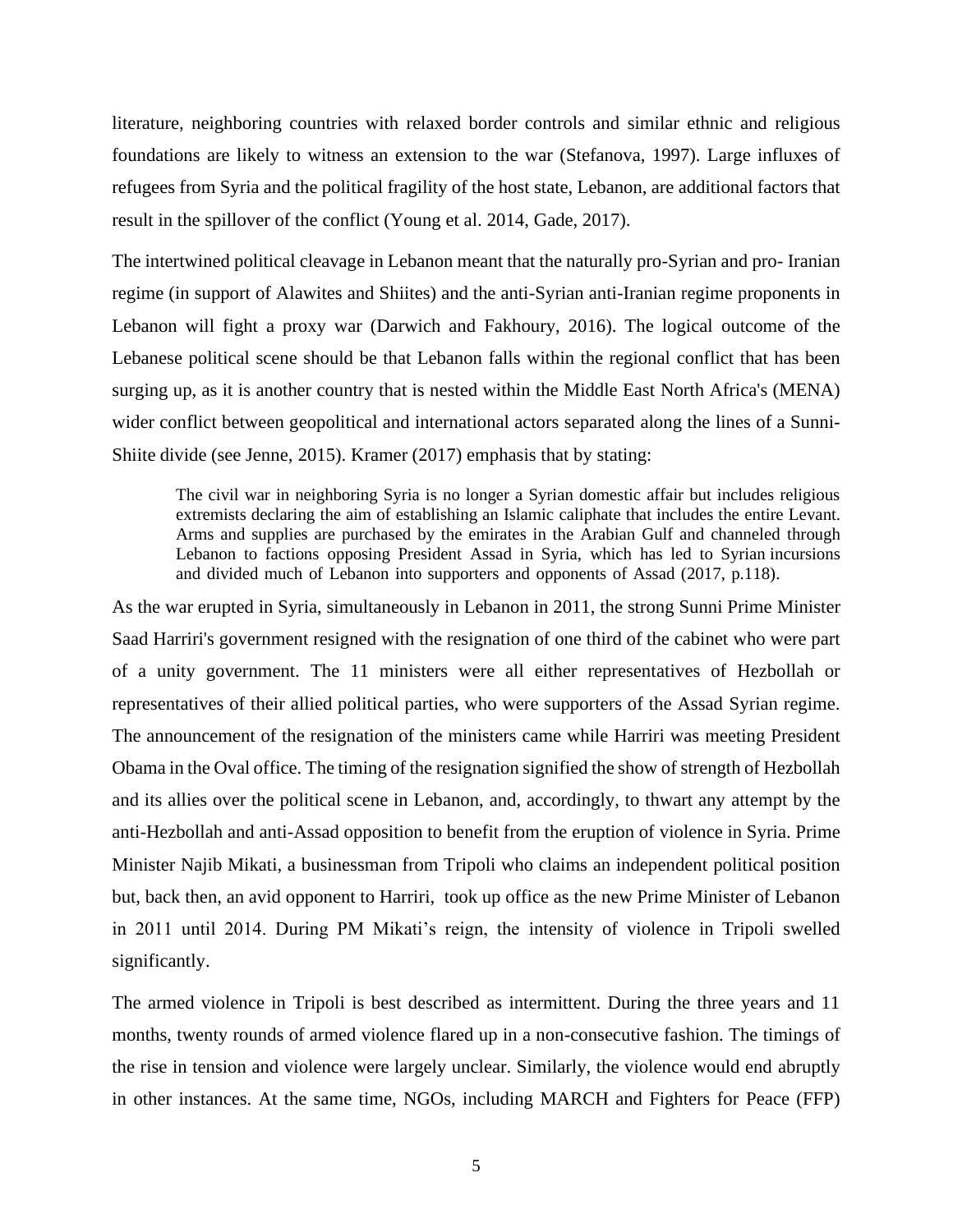galvanized their efforts to try and contain the violence despite clear indication that weapons were being distributed to myriad of men from both neighborhoods. In February 2014, at the end of the former President Michel Sleiman's term, the Lebanese political elite agreed on the formation of a new cabinet led by Prime Minister Tammam Salam, an honest figure who stood at an equidistance between all political factions. Soon after, a timid security plan was applied in the northern city of Tripoli to put an official end to "one of the episodes of a regional and sectarian proxy conflict" (Gade, 2017, p.189).

The end of violence was in fact the result of a political truce between sectarian political parties in Lebanon. There were no national disarmament or demobilization plans for the fighters in the city of Tripoli. If any, a few fighters who were visually Sunni radicalized were imprisoned for a short period of time, along with some of the Alawite fighters from Jabal Mohsen. The leader of the Alawite political party could flee to Syria, while the mid-level commanders from both sides were left to their own devices, supposedly without political support or financial backing. Like the aftermath of the Lebanese civil war in 1990 that saw no comprehensive Disarmament, Demobilization and Reintegration (DDR) plans (Karame,2009), the smaller scale war of Tripoli also ended without DDR processes by the Lebanese government or any exogenous mediator. In fact, rifles and shotguns were left with the fighters and heavier artillery remained in the hands of the mid-level commanders. It was believed that the arms were purposefully kept signaling willingness to flare up violence in the future whenever needed. Sunni groups maintained a narrative for the importance of their arms so long as the Alawiite backed Hezbollah maintain their arms. Moreover, it was beneficial for political elites to maintain control, to a certain extent, over fighters who were ready to be mobilized again in the future for political gains if necessary (Lefevre, 2014).

The efforts of local Civil Society Organizations (CSOs), meanwhile, started in 2012 and continued with activities on the demobilization and reintegration of fighters. Disarming them was a more challenging task for these local CSOs, but keeping the arms served as a guarantee for fighters who did not trust in a fair disarmament process. Weapons ensured that the groups from both sides did not feel weaker than the other. CSOs focused on ensuring that ex-fighters reintegrate in their own communities socially and economically. Efforts to bridge relationships between ex-fighters from both sides safeguarded a more reliable peace across the two neighborhoods.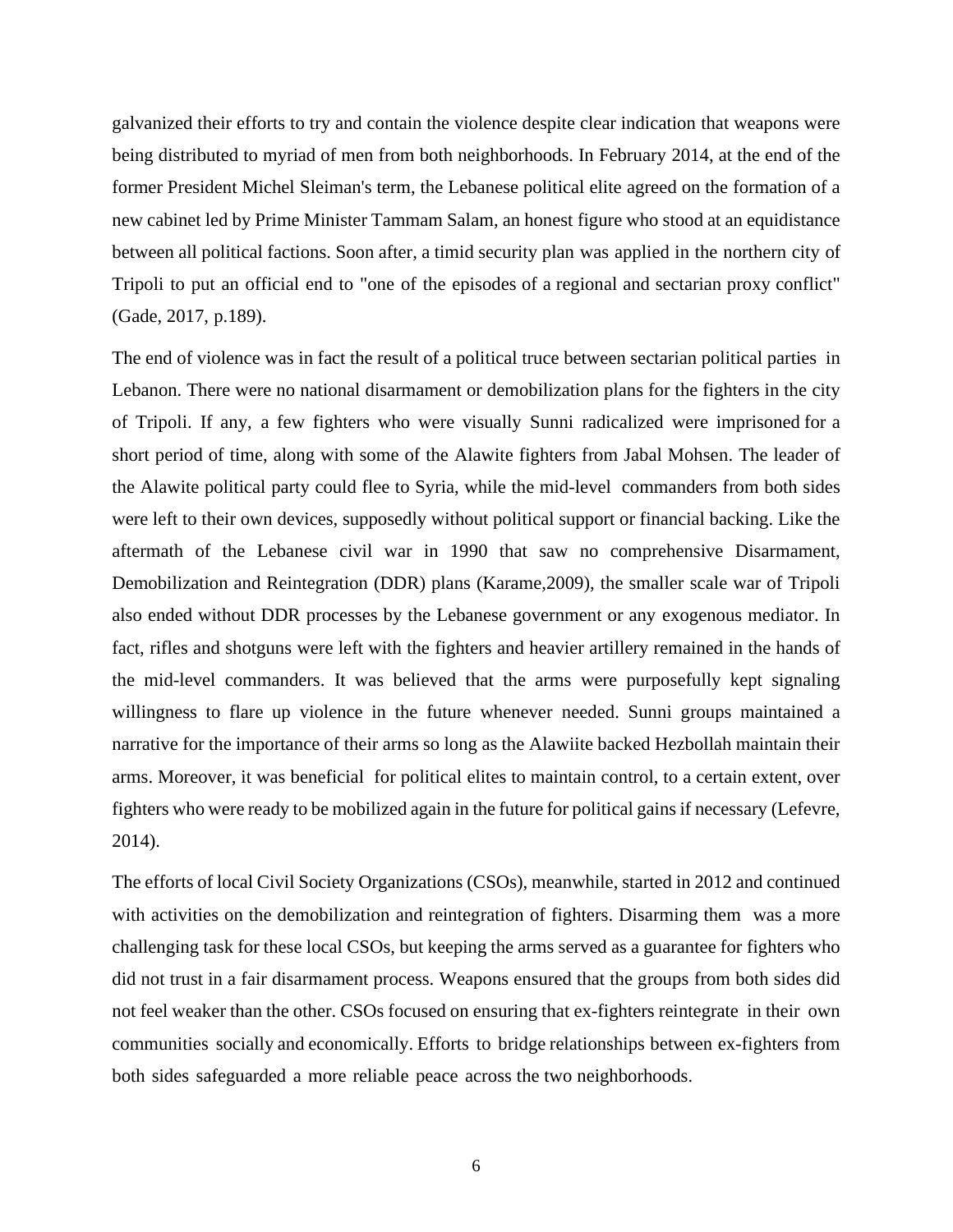Hence, the violent spillover to Lebanon was limited; geographically, to the city of Tripoli in North Lebanon and in its impact on the country. The eruption of violence was sporadic and included less than expected casualties. Moreover, many of the involved fighters were demobilized within a relatively short period of time. Work from local CSOs was immediate and they operated in an unsecure environment against all odds. The above makes Lebanon a least likely case that shows resilience against the influx of war from "next-door Syria" (Gade, 2017, p. 2). Moreover, provides and interesting outlook to the exceptional ability to demobilize and reintegrate ex-combatants of a 4-year armed violence – although some argue that its roots go back to the 1980s. For the scope of this research the focus remains on the 4-year armed conflict between 2011 till 2015. Without an international or nationally designed DDR program, against all odds, the armed conflict did not proliferate across Lebanon, and the country remained remarkably stable (Gade, 2017). The intensity of the conflict reduced over the years and a considerable number of fighters were successfully reintegrated. They have gained new vocational skills and opportunities in the job market that would be able to support them and their families without having to resort to organized militant groups or crimes. This posits the question how much of an impact these CSOs had on the demobilization and reintegration of the fighters?

#### **2 The Puzzle**

There is a conceptual gap in the literature on DDR when it comes to investigating bottomup initiatives. A large chunk of the work highlights the successes and failures of DDRprograms as post-conflict missions (Arjona and Kalyvas, 2012; Berdal, 1996; Carames, 2006, 2008; Colletta and Cullen, 2000; Cox, 1995; Barbara, 1999, 2004). Likewise, the literature has not delved in depth into the DDR programs that are formulated and implemented by local non- governmental actors. The understanding is that for disarmament to be successful a strong third-party intervention, stronger than local CSOs, is required (Paffenholz, 2006; Rouw & Willems, 2010; Waldorf, 2013;). The work on CSOs and local turns is thus limited to the wider literature on peacebuilding with conceptualization on how CSOs (some specify NGOs) can assist in small scaled social cohesion and activities that support larger peace agreements (Paffenholz and Spurk, 2006; Paffenholz, 2014).

Moreover, the literature on DDR considers DDR processes as highly politicized ones because the capacity to demobilize large numbers of combatants is usually only possible through warlords' bargaining power (Carranza-Franco, 2019). This has driven scholarly research to focuses on the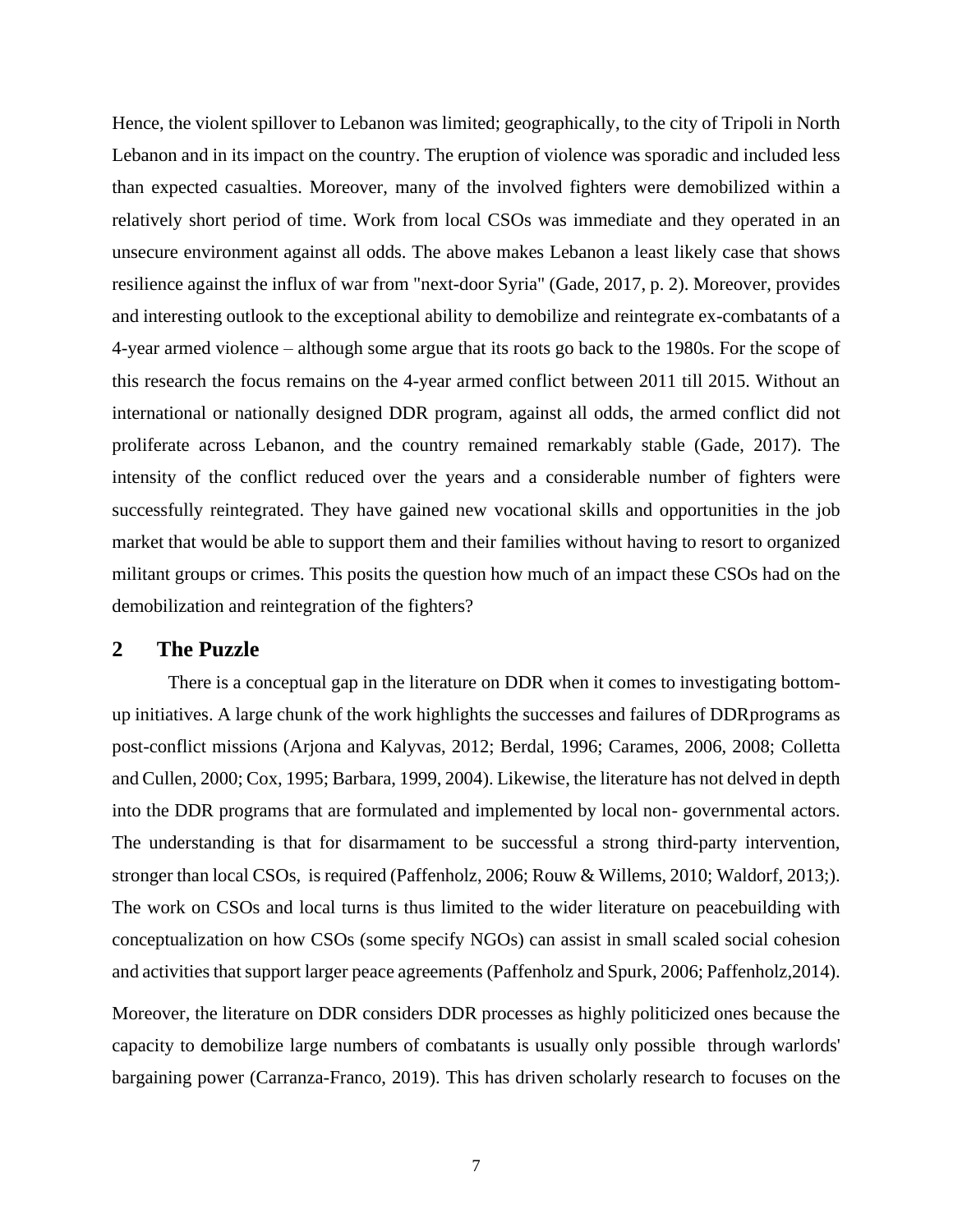analysis of international intervention in DDR. Baas (2012) and McMullin (2013) highlight the drawbacks of such analysis. They claim that the literature debate on DDR tends to focus on the role of multilateral organizations in the design and implementation of the DDR programs which are often not based on the perceived needs of the combatants. Thus, internationally led DDR programs have prioritized the security and economic agendas over the social and political realities that the communities faced (Ottaway,2002; Cramer, 2006; Muggah, 2010).

Torjesen (2013) suggests that research activities on DDR should focus more on the ex- combatant's experience. This is where the seminal work by Humphrey and Weinstein (2007) on individual micro-level analysis comes to address the reasons as to why some individuals pick up arms while others do not. This work, however, builds on these ideas and asks **what role, if any, do Civil Society Organizations (CSOs) have in demobilizing fighters away from the battlefield and reintegrate them into the larger society?** In answering this question, I explore **if CSOs could design and implement demobilization and reintegration.**

#### **3 Argument in brief**

I argue that, in the city of Tripoli in Lebanon the local CSOs designed and implemented DDR programs through a conjunction of three factors that made this possible: (1) local CSOs positioned themselves as bridging actors across the two warring sects, (2) utilized the combatants' networks structures and built more non-violent objective ties to them rather than disbanding the command and control structure, and (2) provided vocational skills to pursue jobs that would sustain combatants' as opposed to monetary support. The above are further examined through adopting Social Network Analysis (SNA) and Life Course Analysis (LCA).

First, the positionality of CSOs as brokers between two groups of combatants from two different sects has been very effective in mitigating conflict using their hyper-local social capital to demobilize combatants. Brokers are individuals or organizations acting as individuals who "facilitate transactions between other actors lacking access to or trust in one another" (Marsden, 1982, p.207) and "between whom it would be valuable, but risky, to trust" (Burt, 2005, p.164). This research shows that the position of brokers that CSOs put themselves in contributed in two ways. First, it sets them as the 'people to-go-to' when the ex-combatants are in need, including social, economic, or even political mediation. The brokerage position vests power in CSOs to reinforce peaceful communication between warring factions and has shown individuals the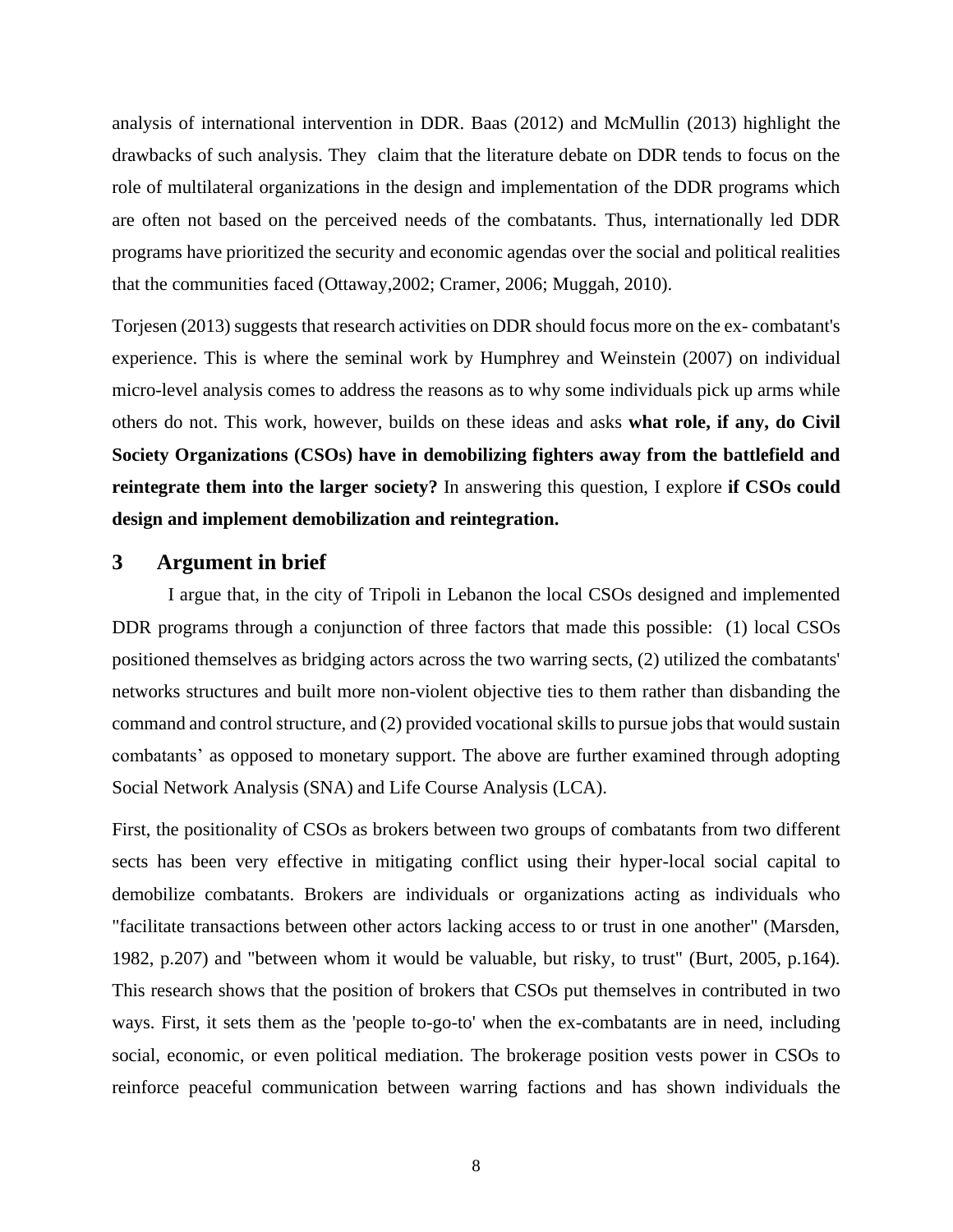commonalities they have with the 'enemy' rather than the differences. Second, by being brokers, CSOs create networks that attract more combatants who initially may approach them to benefit from the resources that CSOs have collected. With time, those opportunistic combatants were nudged into becoming an active member of the network through engaging with the events and activities the network in sum performs.

Second, the newly produced networks by the CSOs build on the network ties of the paramilitaries, in most cases between the combatants and expands them to include commanders and combatants from the opponent factions into one bigger network. The same violence networks are then transformed into a new larger cross-communal network with components of the commanders and combatants from two warring factions with ties amongst themselves and with the CSOs. This goes to show that, contrary to the literature on DDR, the social networks of violence do not necessarily need to be disbanded. In fact, the social network structures can be used and be bridged as components within a larger socially integrated network because of the closeness of some of its members to other members who CSOs may not be able to reach. The assumption that the UN makes (UNDP, 2006) in the importance of breaking the social networks created by the military life because the loyalties of the combatants will move from allegiance to the warlords to institutions is, thus, refuted.

Third, the provision of sets of vocational skills to ex-combatants to pursue future jobs in the market was more effective than the common practice in DDR of providing economic support through financial resources and stipends. These skills could be put into action in different temporal and spatial occasions allowing combatants to pursue work opportunities without stigmatization and without questioning the steps after they spend the monetary support provided from the DDR program. Likewise, these set of skills ensured that the ex-combatants did not relapse into violence.

Fourth, the CSO networks intervened as turning points in the life trajectories of ex-combatants. As the war and its lords' recruitment strategies were a turning point that shifted their lives from a civilian one to a military one; CSOs networks and activities provided choices that were previously non-existent for the combatants. In that, the networks and activities became another turning point that would shift the ex-combatants to civilian life again.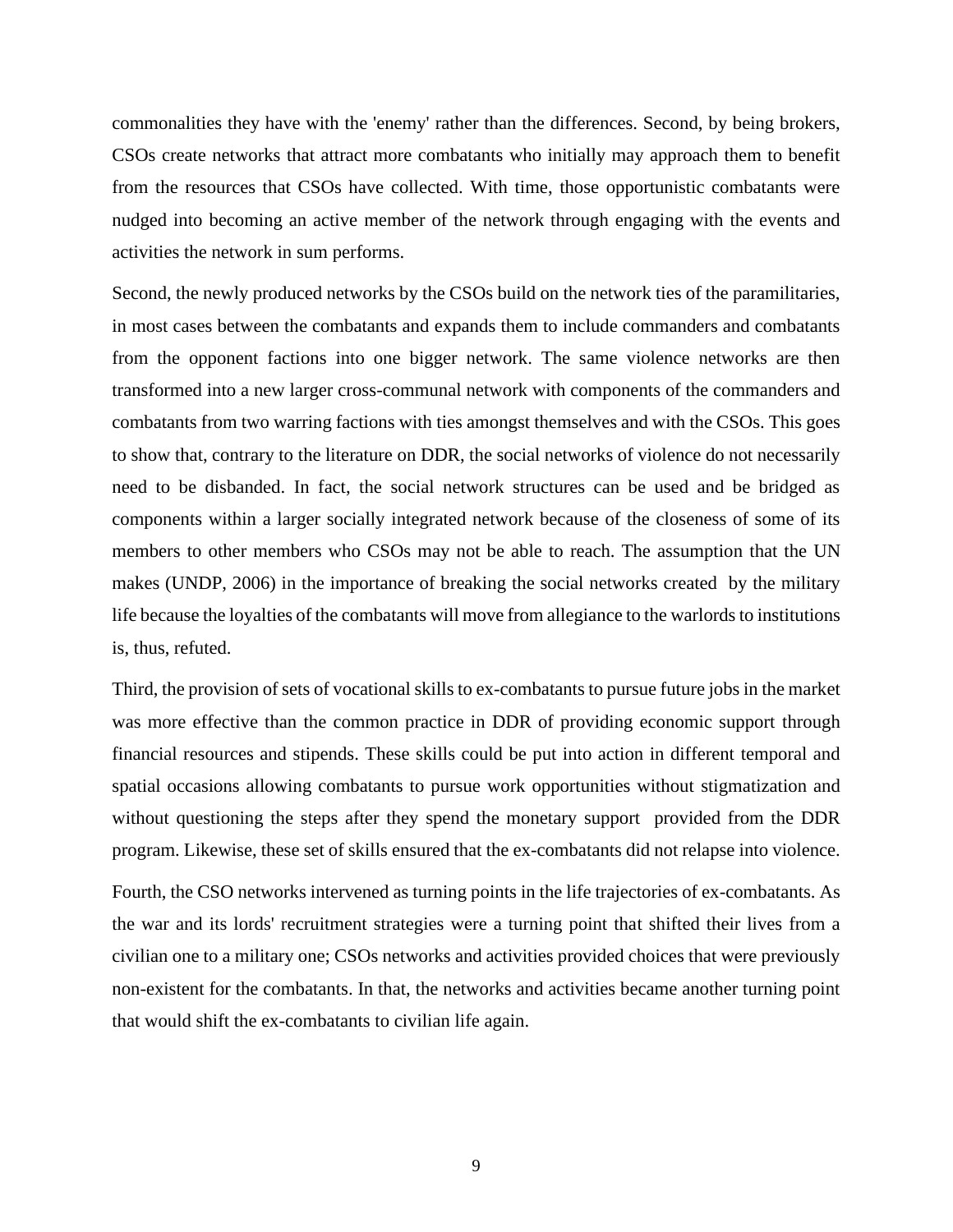Finally, the case of Tripoli has shown that those networks can, in fact, remain intact because they have a higher potential to reach more individuals who can be demobilized. A significant number of ex-combatants in Tripoli were keen to move away from being foot soldiers. They viewed themselves as victims who would rather be able to provide the economic needs of their families without risking their lives. The stories from ex-combatants collected in Tripoli show that before CSOs' DDR programs ex-combatants believed that the only path outside their poverty was through picking up arms. When new pathways were presented, non-ideologically driven ex-combatants were willing to explore them despite initial reluctance. As the process was going on, it attracted attention from the ideologically consumed combatants through leading by example. As a result, there was an exponential growth of demobilization of ex-combatants. Since the violent conflict in Tripoli between 2011-2014 was based on sectarian lines, social reintegration was not a challenge as some of the combatants were viewed as defenders in the eyes of their own communities. However, reintegrating nationally, as in seeking to relocate or find work outside the city of Tripoli, remains challenging.

The success of the Lebanese CSOs in Tripoli regarding the demobilization and reintegration of excombatants is not due to any specific blueprint from government or plans by national political leaders, but rather the CSOs themselves. This was possible through the imaginative intervention of local CSOs who managed to secure external funding to support local initiatives that worked and "match[ed] the best of reintegration programs worldwide" (Rolston, 2007, p. 259) in community development.

One should, however, not draw an overly rosy image on the endless possibilities of CSOs in designing and implementing DDR programs. As mentioned earlier, these initiatives cannot and do not disarm combatants but work with the fact that they remain armed to guarantee their security. Moreover, the problems that are common in nationally and internationally designed DDR programs remained visible in the contexts where CSOs replaced them. For example, when the CSOs became overloaded with the influx of combatants, they were not able to cater to all combatants in terms of vocational training or establishing ties with opportunities in the private sector. As such, where support was promised and was not materialized, the conditions of the excombatants deteriorated and a sense of disappointment disincentivized them to return. Ultimately, without a plan from the national government or international institutions, CSOs are only able to achieve interim stabilization with little clarity on the long-term abilities to sustain DDR programs.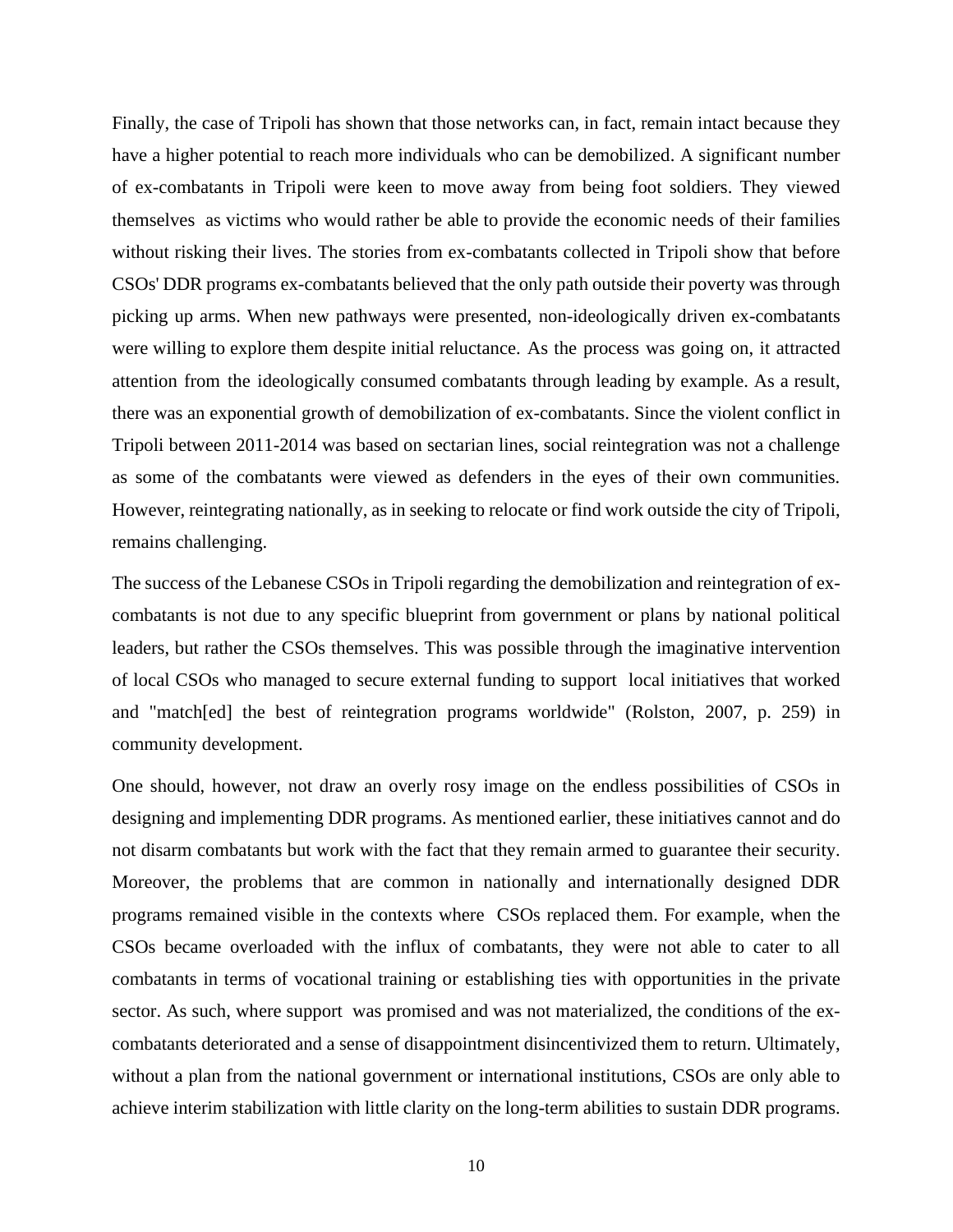However, these problems are not exclusive to programs initiated by CSOs. As Colletta and Muggah (2009) point out, if interim stabilization arrangements are not tightly connected to overarching peace- and state- building frameworks then long-term successes are hinged on individual choices.

#### **4 Research Design and Methods**

While the project looks at a single case study, I apply a mixture of quantitative and qualitative methods for a sub-national case at the micro-level to conclude a set of characteristics that allow former fighters to mobilize and demobilize, as well as to draw out a set of characteristics that allow CSOs to perform vitally in DDR. The quantitative method is quantitative aspects of Social Network Analysis (SNA), while the qualitative methods include the qualitative aspect of SNA and Life-course Analysis. Two rationales motivate my single-case study. First, as previously mentioned, the case of Lebanon represents a least likely case where existing conceptualization do not explain the complex realities of DDR in Tripoli (Levy, 2008; Gerring & Cojocaru, 2016; Gade, 2017). Additionally, Lebanon did not go through any official DDR programs after the end of the 1976-1990 civil war. It was believed that the presence of the Syrian Armed Forced (SAF) in Lebanon would be a guarantee for the non-relapse of violence. Hence, after the SAF withdrawal from Lebanon, it was expected that relapse to violence would prevail. Nevertheless, this reductive understanding is based on the fact that the Lebanese security sector has not been involved in designing and implementing DDR programs nor putting an end to armed violent skirmishes. Moreover, the Lebanese case presents a revelatory case. The fact that an embedded unit of analysis focuses on the life-story of former-combatants who were mobilized, demobilized, and reintegrated provides a novel opportunity that is usually difficult to access, even though the presence of formerfighters is not unique to Lebanon.

Hence, this research focuses on the slice of the combatants in Jabal Mohsen and Bab el Tabbeneh. The people who I interviewed do not represent all fighters who participated in the four-year war, nor do they represent the complex sectarian-political landscape across Lebanon. Nevertheless, they are a sample that is representative of Tripoli's political and sectarian cleavage because they have been combatants and members of the two militant groups in Tripoli. More importantly, the selected group of respondents represents the motivations and the different paths that have attracted individuals to and away from armed violent conflict. Thus, the selection of respondents had to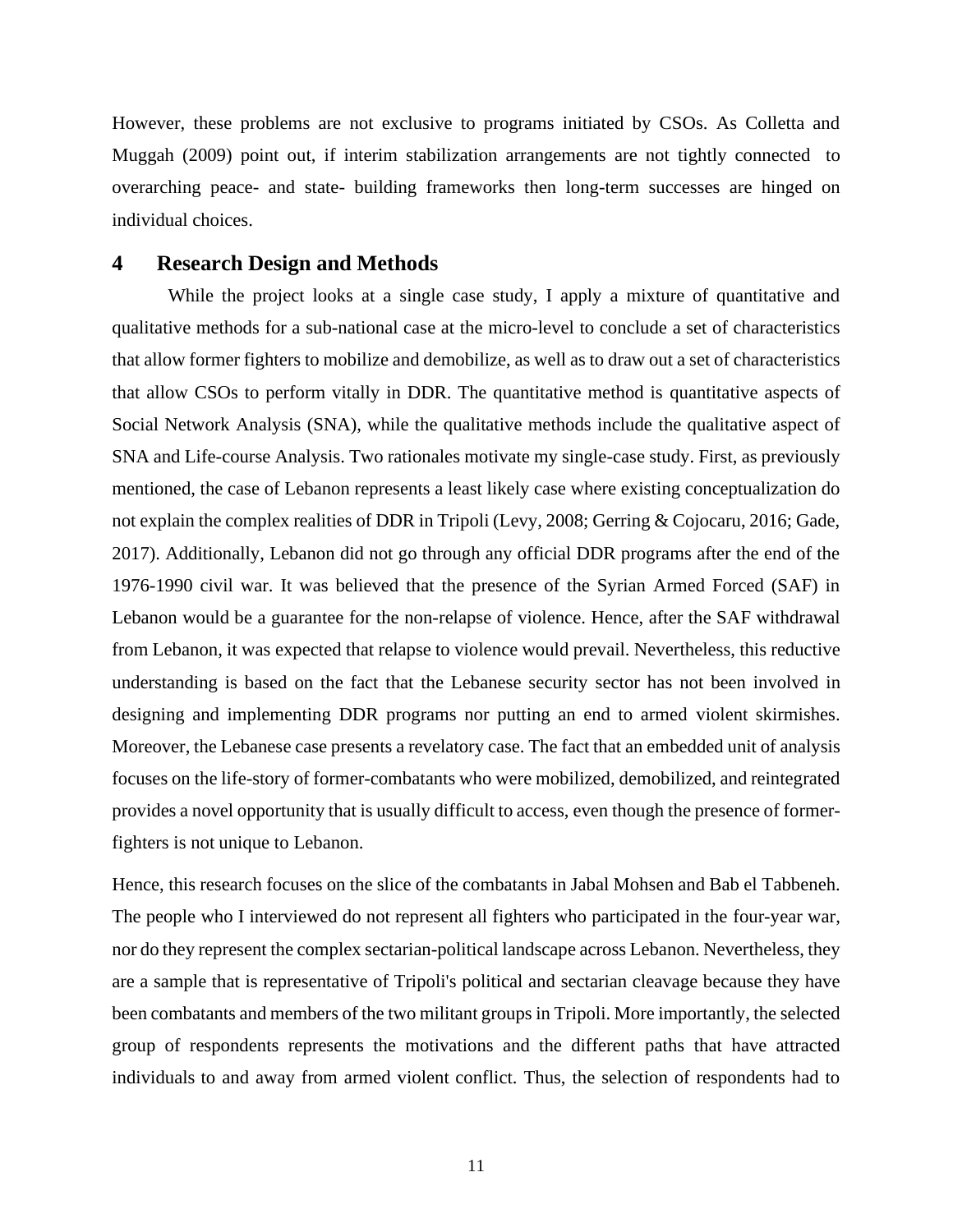come from the pool of ex-combatants who underwent CSO DDR programs in order to collect insightful information on these processes in particular.

I explore to ways to measure the impact of CSOs. First, by using Social Network Analysis(SNA) I try to identify and measure how much CSOs played a bridging and brokerage role between the two sectarian communities. As such, if CSOs appear to have bridged two or more ex-combatants, then their roles would have facilitated social cohesion and demobilization. As the social and political reintegration requires creating new ties with the civil society and the community at large, social network analysis serves as an accurate tool to measure the success of the CSOs in these instances. Building on SNA theory and understandings of social capital and bridging, I map out the social networks established upon the interference of CSOs in the conflict geographies of Tripoli. Social network analysis unpacks the relational connections built between CSOs and excombatants as imperative to understand how relations can demobilize ex-combatants and maintain the demobilization through creating avenues of reintegration.

The second measure is the life paths of the ex-combatants. In that, I use life course analysis methodology through biographic narratives and oral history of the ex-combatants. In so doing, I trace the conjunctures in the lives of the ex-combatants that were influenced by CSOs. Life course analysis allows researchers to focus on multiple-factor explanations and conclude a combinational model with many variables, if necessary, when studying longitudinal timeframes. The concept allows for identifying historical events and sociological interactions outside the personal life as well as with the personal attachment to these events. Despite life stories constituting chronological and sequential trace of events, this approach, specially conducted through interviews, allows the participant to convey meanings and evaluations of these events on his life and his small community around him/her (Elliot, 2005). As Brannen (2013) puts it: "life stories provide holistic and processual accounts both through the concept of the life trajectory and the hermeneutic aspects of the life" (Brennan, 2013, p. 2). Therefore,many processes can be discovered through this approach and trace the flow of information that is usually more difficult to get through process tracing. For example, if after participating in CSOs events and activities, ex-combatants decided to drop their arms, or whether the influence of CSOs assisted in reintegrating the fighters into society, economically and socially; then we can single out their intervention as an important factor. Additionally, this method provides a voice to people who have not been heard and have been perhaps shamed or even prosecuted. Researchers who may have studied Lebanon may have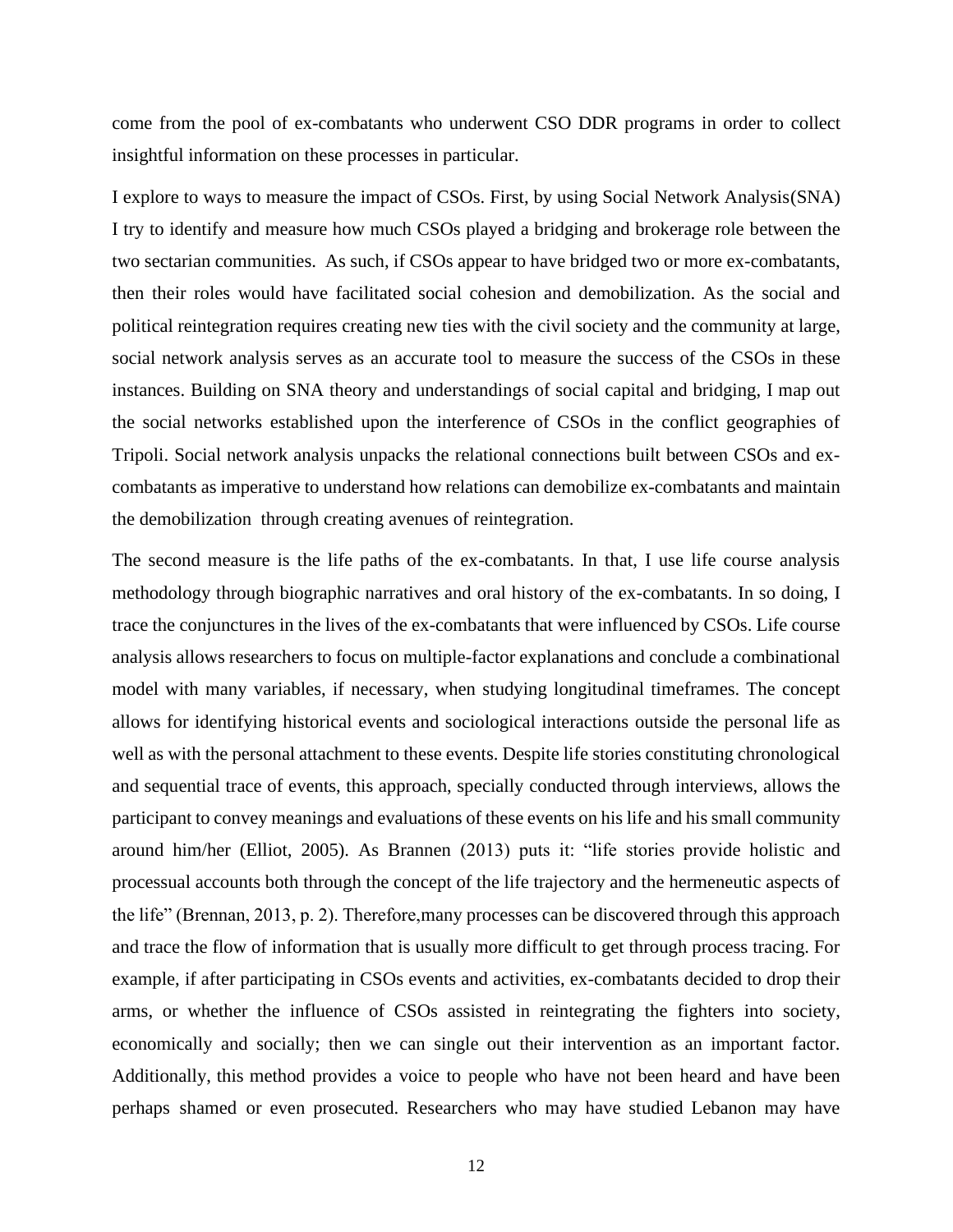worked with them as quantity rather, without personal considerations of their experiences, traumas, and emotions.

### **5 Data collection and Positionality**

By using grounded-theory research, I formulate a testable central research question that directs my research and helps explain some action, interaction, or processes by deriving inductively from the data that is collected. Hence, the conceptual framework would be grounded in the data collected. Substantive theories tend to explain more specific, everyday situations than do more formal, all-encompassing theories. It is imperative for any sound research to triangulate the findings and analysis. In this research, evidence was obtained from interviews, observations, research logs and documentation. The data was accumulated by different methods but all bearing the same question as a part of a more articulate triangulation. The convergence of my data increases my confidence in getting the true picture.

Primary data was collected over the course of a two intermittent fieldwork trips in a three-year research period (2017-2020). In each trip, I spent 3 months in the field in the city of Tripoli in Lebanon. Being Lebanese myself, it was easier to communicate in my mother language and find my way around the city that I have visited several times before the beginning of my research. The data was collected through interviews following two main avenues. One essential avenue was to interview CSOs that operated DDR activities in Tripoli, and the second was interviewing excombatants whose life-course indicate their mobilization and demobilization. Both set of respondents is necessary for measuring the role of CSOs in the lives of the ex-fighters. Thus, I primarily initiated contact with the active CSOs in the city who have been active during and after the outbreak of armed conflict. The organizations were identified from a list mapped during my desk research on CSOs who initiated DDR related activities between the Jabal Mohsen and Bab El Tabbeneh neighborhoods. Arranging semi-structured interviews with the managers and executive directors of the CSOs was an important first step to (1) contextualize the operations of the organizations and their goals; (2) identify the activities that included the utilization of social capital for bridging combatants across the two warring groups and activities that included the demobilization and reintegration of the combatants, and, lastly, (3) through CSO managers and directors reach out to a sample size of ex-combatants who I conducted biographic interviews with.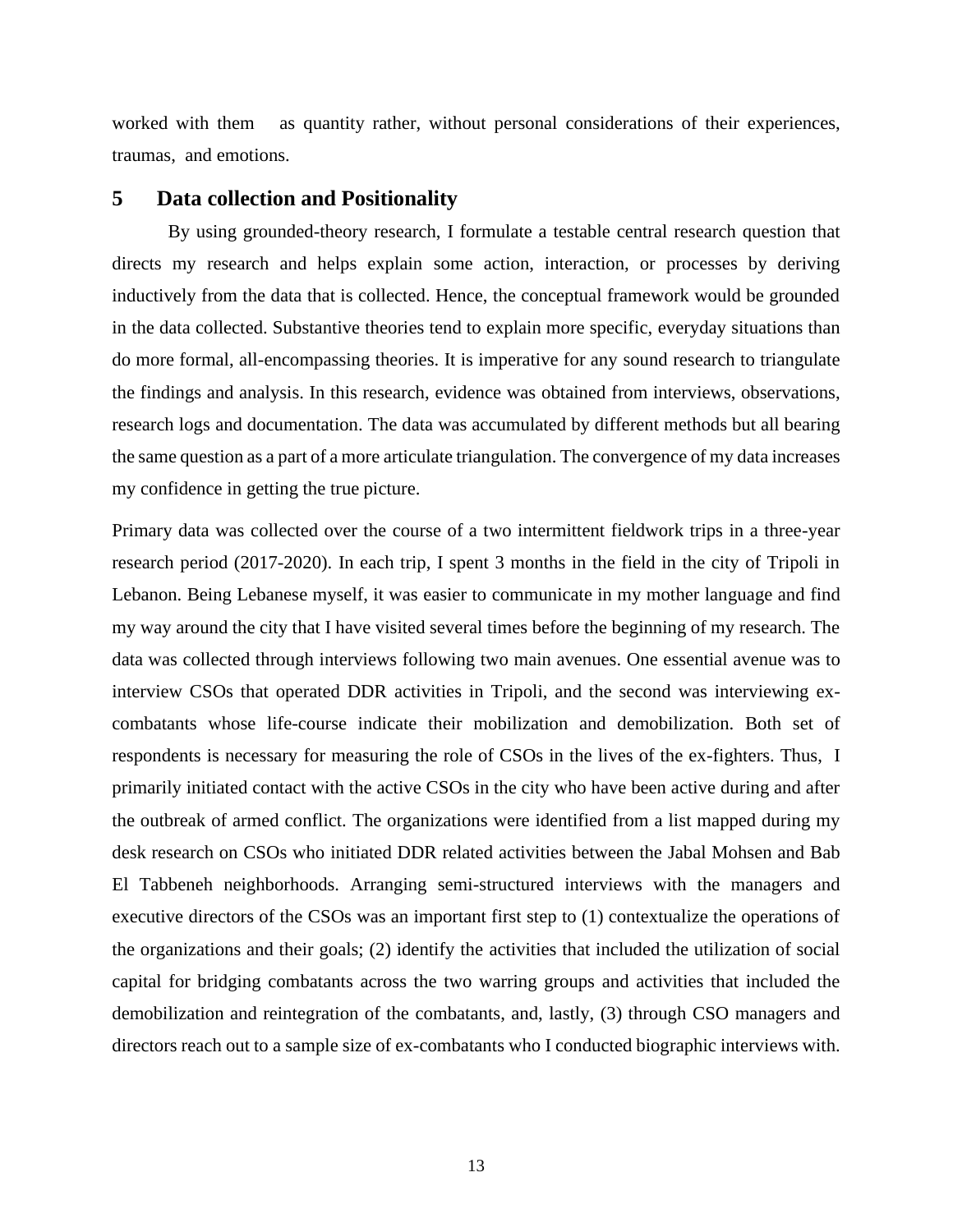The challenge in interviewing ex-combatants stemmed from their ability to trust me as a researcher. These individuals are in constant fear that speaking about the past is in a way collecting information to possible future indictments. As such, I approached the CSOs who the excombatant's trust. Additionally, as a researcher I spent some time with the ex-combatants to get them to know me as a researcher. The CSOs vouched for my credibility and integrity. I also needed to set certain protocols in place that would address the combatants' fears. For example, I never learned the real full names of the combatants myself. I ensured them that I would use pseudonyms in this work and, as a result, I would not require their names for the interview process. Consent forms were collected through identifying ID numbers I created for each of the combatants.

Another key requirement to ensure that I gain the ex-combatants' trust was through spending time with them outside the research work. In other words, I needed to be a participant in the community during my fieldwork and to spend my time in the same places they do, in the same coffee shops and talk about topics outside my research. This included watching football games or just simply working and preparing my teaching assistantships in the coffee shops. With the days, the excombatants grew to trust me and consequently opened more on their experiences during the conflict. However, I also identified a tautological problem that would rise from relying solely on the ex-combatants who were snow sampled from the CSOs themselves. Hence, being a participant observant also allowed me to foster connections with ex-combatants directly, who would also recommend me their fellow friends who might not have been active members in the CSOs that I study but have participated in selected activities or received some of their services. From interviews with such individuals, I could control for any bias that my participants actively working with the CSOs during my research period could have.

The interviews themselves were also divided into two sets of protocols. The first focused on questions that are useful for drawing out relational information the combatants have with the CSOs, fellow combatants from the same sectarian warring faction and ties they have built with combatants from the opposing warring party. These questions were short and simple, but significant to draw the maps of the social networks of the ex-combatants and where the CSOs fall in them. In turn, this allowed me to conduct the SNA and generate the quantitative results that gave insight into the broader social networks that formed through the DDR processes. The other part of the interviews was biographic. In essence, the combatants were asked to orally narrate their stories. The biographical-narrative method with ex-combatants allowed the respondents to tell the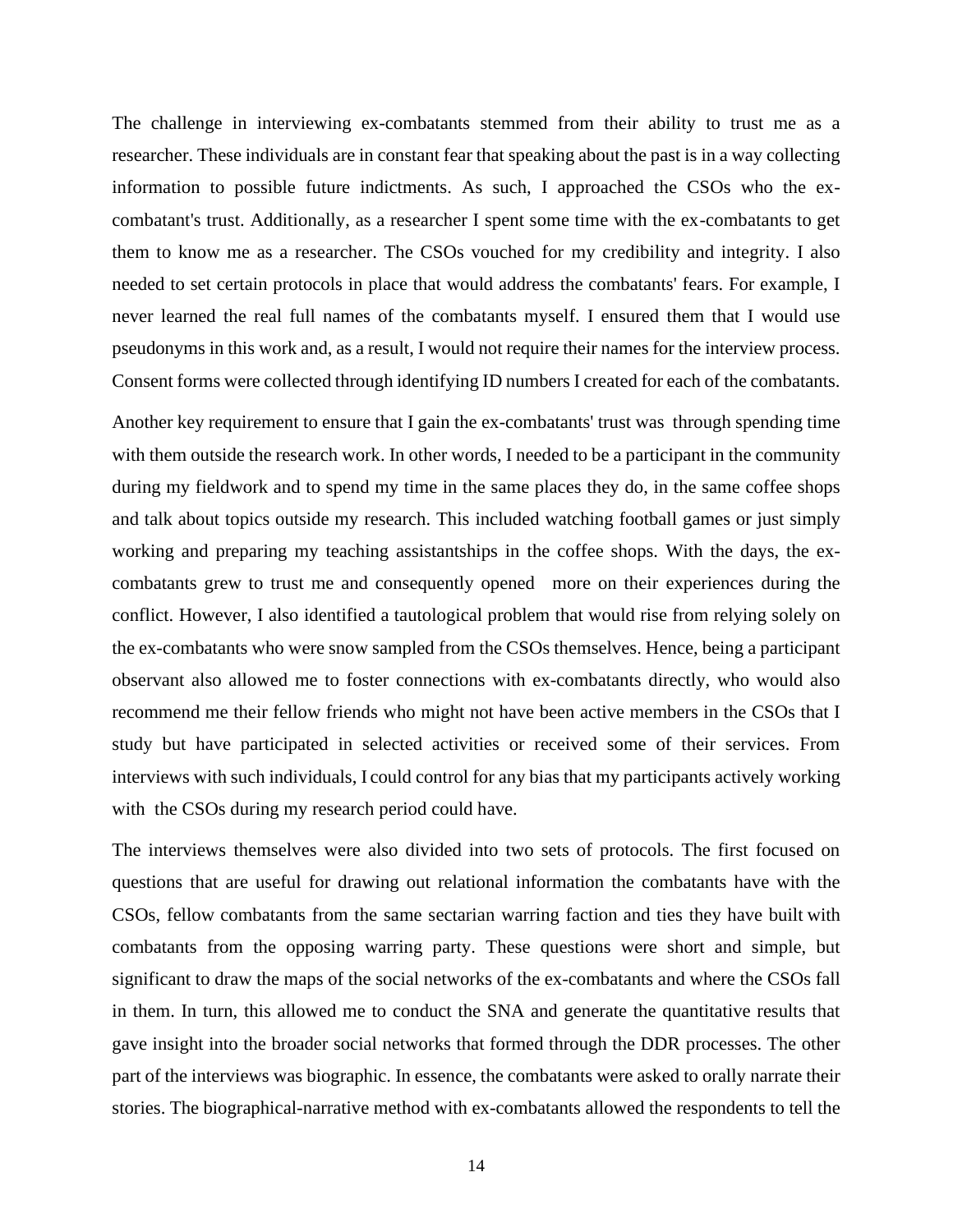story of their whole life without interruptions and setting their own chronological structure that they deemed suitable, contrary to a pre-devised list of questions (Baumann et. al, 2021). As such, how they tell their life story (narrative) while understanding the social interpretations (interpretive) behind it was key to contextualize and ensure non tautological data collection. Only after phase one of the interviews were done, whereby ex-fighters notified me about their social ties, I asked the interviewees if they would allow a second phase in which I could ask more specific questions on events they underwent and tells me more about their life story. This latter approach allowed the interviewees to shed light on significant social experiences and put in context the role that CSOs played in their lives.

Additionally, semi-structured interviews were used while interviewing the managers and directors of CSOs. This approach was applied to understand the choice of activities established and programs initiated by the management, sources of funding and their own monitoring and evaluation for their success and failures. The data collection from these interviews were key in identifying the exact activities that encouraged combatants to move away from armed conflict. It also provided me with information on the challenges that the CSOs faced in convincing the excombatants to demobilize and how the CSOs managed to break the ex-combatants' ties with their warlords. The interviews with CSO leaders also informed me about the process by which they secured funding while discussing in depth instances when the international donors were reluctant to support them.

### **6 Roadmap of the Dissertation**

The dissertation constitutes seven chapters that are structured as follows. Chapter 1 provides a succinct introduction to the research. Chapter 2 provides a historical background on the conflict in the city of Tripoli in Lebanon including its root causes, progress over time and the different instigating variables. The chapter also highlights the connection between the armed conflict in Tripoli and the broader regional conflicts between Sunni/Shiite and Sunni/Alawiite signaling the immense challenge the CSOs had in front of them as well as the significance of the conflict to the broader regional politics. In chapter 3, I outline the DDR literature gaps and discuss the relevance of this research in contributing to new understandings and possible approaches to DDR programs. Chapter 4 provides a theoretical literature and I explore the concepts of social capital, trust, and brokerage, which set the stage to discuss the additions that social networks